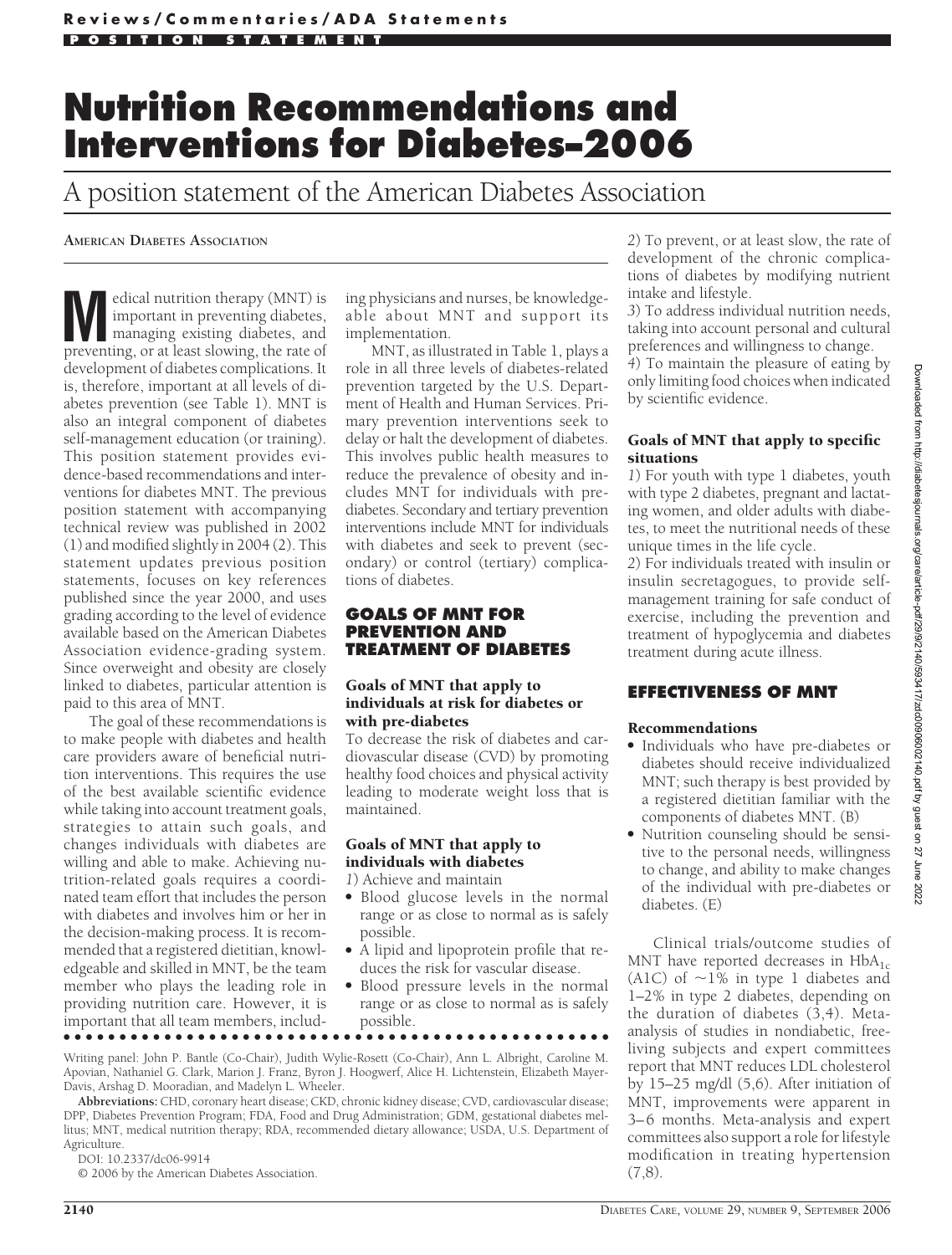# **Table 1—***Nutrition and MNT*

● Use MNT and public health interventions in those with obesity and pre-diabetes

## **ENERGY BALANCE, OVERWEIGHT, AND OBESITY**

## Recommendations

- In overweight and obese insulinresistant individuals, modest weight loss has been shown to improve insulin resistance. Thus, weight loss is recommended for all such individuals who have or are at risk for diabetes. (A)
- Structured programs that emphasize lifestyle changes, including education, reduced energy and fat  $(\sim]30\%$  of total energy) intake, regular physical activity, and regular participant contact, can produce long-term weight loss on the order of 5–7% of starting weight. Thus, lifestyle change should be the primary approach to weight loss. (A) (also see PRIMARY PREVENTION section)
- Low-carbohydrate diets (restricting total carbohydrate to  $<$ 130 g/day) are not recommended in the treatment of overweight/obesity. The long-term effects of these diets are unknown and although such diets produce short-term weight loss, maintenance of weight loss is similar to that from low-fat diets and impact on CVD risk profile is uncertain. (B)
- Physical activity and behavior modification are important components of weight loss programs and are most helpful in maintenance of weight loss. (B)
- Weight loss medications may be considered in the treatment of overweight
- Primary prevention to prevent diabetes: Secondary prevention to prevent complications: Tertiary prevention to prevent morbidity and mortality:
	- Use MNT for metabolic control of diabetes Use MNT to delay and manage complications of

diabetes

and obese individuals with type 2 diabetes and can help achieve a 5–10% weight loss when combined with lifestyle modification. (B)

● Bariatric surgery may be considered for some individuals with type 2 diabetes and BMI  $\geq$ 35 kg/m<sup>2</sup> and can result in marked improvements in glycemia. The long-term benefits and risks of bariatric surgery in individuals with pre-diabetes or diabetes continue to be studied. (B)

The importance of controlling body weight in reducing risks related to diabetes is of great importance. Therefore, these nutrition recommendations start by considering energy balance and weight loss strategies. The National Heart, Lung, and Blood Institute guidelines define overweight as BMI  $\geq$ 25 kg/m<sup>2</sup> and obesity as  $\text{BMI} \geq 30 \text{ kg/m}^2$  (9). The risk of comorbidity associated with excess adipose tissue increases with BMIs in this range and above. However, clinicians should be aware that in some Asian populations, the proportion of people at high risk of type 2 diabetes and CVD is significant at BMIs  $\langle 25 \text{ kg/m}^2 \text{ (10)}$ . Visceral body fat, as measured by waist circumference  $\geq$ 35 inches in women and  $\geq$ 40 inches in men, is used in conjunction with BMI to assess risk of type 2 diabetes and CVD (Table 2) (9). Lower waist cir-

cumference cut points  $(\geq 31$  inches in women,  $\geq$ 35 inches in men) may be appropriate for Asian populations (11). Because of the effects of obesity on

**Table 2—***Classification of overweight and obesity by BMI, waist circumference, and associated disease risk*

|                 | BMI (kg/m <sup>2</sup> ) | Obesity<br>class | Disease risk*                                       |                                                        |
|-----------------|--------------------------|------------------|-----------------------------------------------------|--------------------------------------------------------|
|                 |                          |                  | WC: men $\leq 40$ inches;<br>women $\leq$ 35 inches | WC: men $\geq 40$<br>inches; women<br>$\geq$ 35 inches |
| Underweight     | <18.5                    |                  |                                                     |                                                        |
| Normal          | 18.5-24.9                |                  |                                                     |                                                        |
| Overweight      | $25.0 - 29.9$            |                  | Increased                                           | High                                                   |
| Obesity         | $30.0 - 34.9$            |                  | High                                                | Very high                                              |
|                 | $35.0 - 39.9$            | Н                | Very high                                           | Very high                                              |
| Extreme obesity | $\geq 40$                | Ш                | Extremely high                                      | Extremely high                                         |

\*Disease risk for type 2 diabetes, hypertension, and CVD. Adapted from ref. 9. WC, waist circumference.

insulin resistance, weight loss is an important therapeutic objective for individuals with pre-diabetes or diabetes (12). However, long-term weight loss is difficult for most people to accomplish. This is probably because the central nervous system plays an important role in regulating energy intake and expenditure. Shortterm studies have demonstrated that moderate weight loss (5% of body weight) in subjects with type 2 diabetes is associated with decreased insulin resistance, improved measures of glycemia and lipemia, and reduced blood pressure (13). Longer-term studies  $(\geq 52$  weeks) using pharmacotherapy for weight loss in adults with type 2 diabetes produced modest reductions in weight and A1C (14), although improvement in A1C was not seen in all studies (15,16). Look AHEAD (Action for Health in Diabetes) is a large National Institutes of Health–sponsored clinical trial designed to determine if long-term weight loss will improve glycemia and prevent cardiovascular events (17). When completed, this study should provide insight into the effects of longterm weight loss on important clinical outcomes.

Evidence demonstrates that structured, intensive lifestyle programs involving participant education, individualized counseling, reduced dietary energy and fat ( $\sim$ 30% of total energy) intake, regular physical activity, and frequent participant contact are necessary to produce longterm weight loss of 5–7% of starting weight (1). The role of lifestyle modification in the management of weight and type 2 diabetes was recently reviewed (13). Although structured lifestyle programs have been effective when delivered in well-funded clinical trials, it is not clear how the results should be translated into clinical practice. Organization, delivery, and funding of lifestyle interventions are all issues that must be addressed. Thirdparty payers may not provide adequate benefits for sufficient MNT frequency and time to achieve weight loss goals (18).

Exercise and physical activity, by themselves, have only a modest weight loss effect. However, exercise and physical activity are to be encouraged because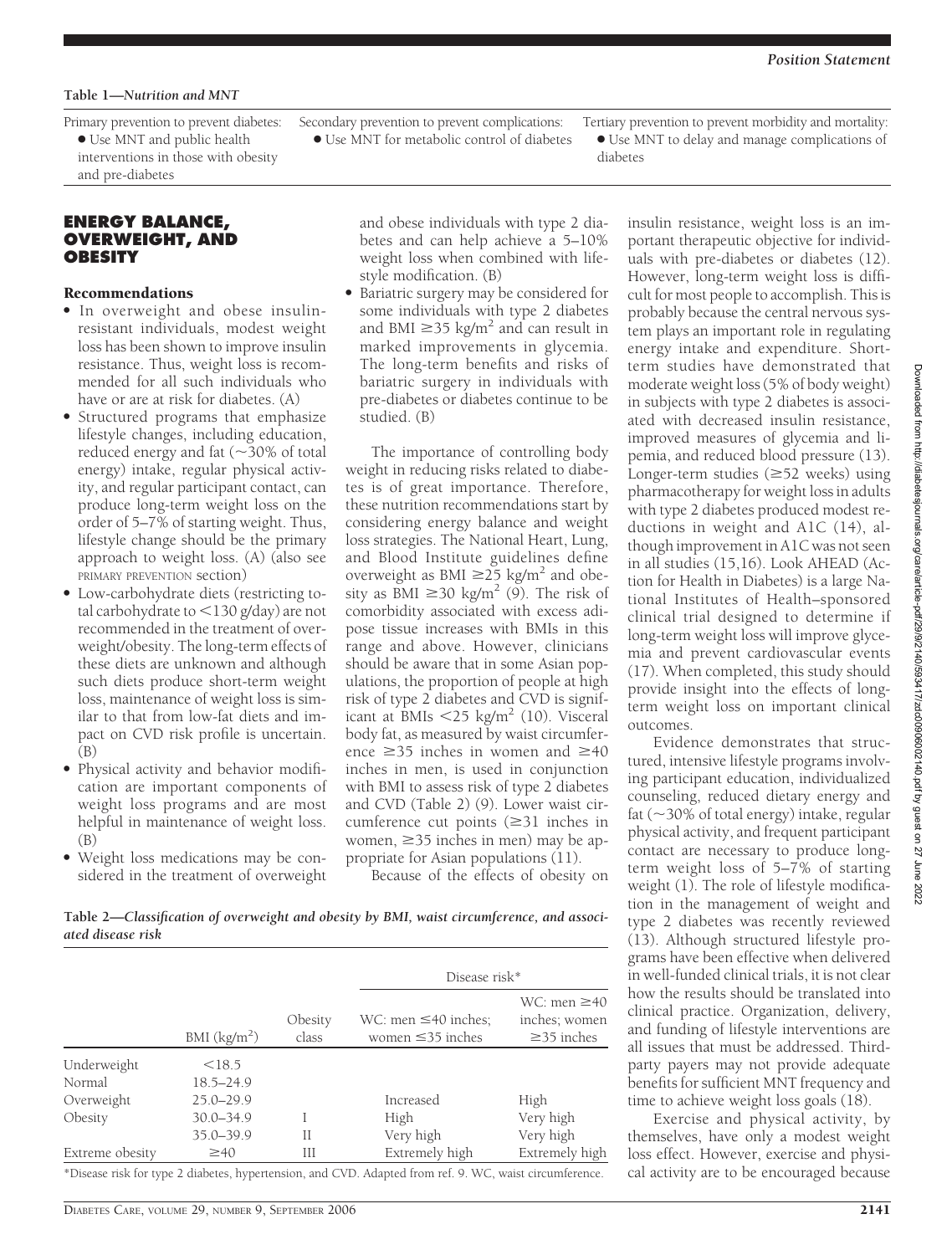they improve insulin sensitivity independent of weight loss, acutely lower blood glucose, and are important in long-term maintenance of weight loss (1). Weight loss with behavioral therapy alone also has been modest, and behavioral approaches may be most useful as an adjunct to other weight loss strategies.

Standard weight loss diets provide 500 –1,000 fewer calories than estimated to be necessary for weight maintenance and initially result in a loss of  $\sim$ 1–2 lb/ week. Although many people can lose some weight (as much as 10% of initial weight in  $\sim$  6 months) with such diets, without continued support and followup, people usually regain the weight they have lost.

The optimal macronutrient distribution of weight loss diets has not been established. Although low-fat diets have traditionally been promoted for weight loss, two randomized controlled trials found that subjects on low-carbohydrate diets (<30 g/day of carbohydrate) lost more weight at 6 months than subjects on low-fat diets (19,20). However, at 1 year, the difference in weight loss between the low-carbohydrate and lowfat diets was not significant and weight loss was modest with both diets. Changes in serum triglyceride and HDL cholesterol were more favorable with the low-carbohydrate diets. In one study, those subjects with type 2 diabetes demonstrated a greater decrease in A1C with a low-carbohydrate diet than with a low-fat diet (20). A recent meta analysis showed that at 6 months, lowcarbohydrate diets were associated with greater improvements in triglyceride and HDL cholesterol concentrations than low-fat diets; however, LDL cholesterol was significantly higher on the low-carbohydrate diets (21). Further research is needed to determine the long-term efficacy and safety of lowcarbohydrate diets (13). The recommended dietary allowance (RDA) for carbohydrate  $(130 \text{ g/day})$  is an average minimum requirement and is lower than most individuals consume (22). Therefore, low-carbohydrate diets (restricting total carbohydrate to  $\leq$ 130 g/day) are not recommended. An important reason for not recommending low-carbohydrate diets is that they eliminate many foods that are important sources of energy, fiber, vitamins, and minerals and are important in dietary palatability.

Meal replacements (liquid or solid

prepackaged) provide a defined amount of energy, often as a formula product. Use of meal replacements once or twice daily to replace a usual meal can result in significant weight loss. Meal replacements are an important part of the Look AHEAD weight loss intervention (17). However, meal replacement therapy must be continued indefinitely if weight loss is to be maintained.

Very-low-calorie diets provide ≤800 calories daily and produce substantial weight loss and rapid improvements in glycemia and lipemia in individuals with type 2 diabetes. When very-low-calorie diets are stopped and self-selected meals are reintroduced, weight regain is common. Thus, very-low-calorie diets appear to have limited utility in the treatment of type 2 diabetes and should only be considered in conjunction with a structured weight loss program.

The available data suggest that weight loss medications may be useful in the treatment of overweight individuals with and at risk for type 2 diabetes and can help achieve a 5–10% weight loss when combined with lifestyle change (14). According to their labels, these medications should only be used in people with diabetes who have BMI  $>$ 27.0 kg/m<sup>2</sup>.

Gastric reduction surgery can be an effective weight loss treatment for obesity and may be considered in people with diabetes who have BMI  $\geq$ 35 kg/m<sup>2</sup>. A metaanalysis of studies of bariatric surgery reported that 77% of individuals with type 2 diabetes had complete resolution of diabetes (normalization of blood glucose levels in the absence of medications), and diabetes was resolved or improved in 86% (23). In the Swedish Obese Subjects study, a 10-year follow-up of individuals undergoing bariatric surgery, 36% of subjects with diabetes had resolution of diabetes compared with 13% of matched control subjects (24). All cardiovascular risk factors except hypercholesterolemia improved in the surgical patients.

## **NUTRITION RECOMMENDATIONS AND INTERVENTIONS FOR THE PREVENTION OF DIABETES (PRIMARY PREVENTION)**

## Recommendations

● Among individuals at high risk for developing type 2 diabetes, structured programs that emphasize lifestyle changes that include moderate weight loss (7% body weight) and regular

physical activity (150 min/week), with dietary strategies (such as reduced intake of fat) to reduce calories, can reduce the risk for developing diabetes and are therefore recommended. (A)

- Individuals at high risk for type 2 diabetes should be encouraged to achieve the U.S. Department of Agriculture (USDA) recommendation for dietary fiber (14 g fiber/1,000 kcal) and foods containing whole grains (one-half of grain intake). (B)
- There is not sufficient, consistent information to conclude that low– glycemic load diets reduce the risk for diabetes. Nevertheless, low– glycemic index foods that are rich in fiber and other important nutrients are to be encouraged. (E)
- Observational studies report that moderate alcohol intake may reduce the risk for diabetes, but the data do not support recommending alcohol consumption to individuals at risk of diabetes. (B)
- No nutrition recommendation can be made for preventing type 1 diabetes. (E)
- Although there are insufficient data at present to warrant any specific recommendations for prevention of type 2 diabetes in youth, it is reasonable to apply approaches demonstrated to be effective in adults, as long as nutritional needs for normal growth and development are maintained. (E)

The importance of preventing type 2 diabetes is highlighted by the substantial worldwide increase in the prevalence of diabetes in recent years. Genetic susceptibility appears to play a powerful role in the occurrence of type 2 diabetes. However, given that population gene pools shift very slowly over time, the current epidemic of diabetes likely reflects changes in lifestyle leading to diabetes. Lifestyle changes characterized by increased energy intake and decreased physical activity appear to have together promoted overweight and obesity, which are strong risk factors for diabetes.

Several studies have demonstrated the potential for moderate, sustained weight loss to substantially reduce the risk for type 2 diabetes, regardless of whether weight loss was achieved by lifestyle changes alone or with adjunctive therapies such as medication or bariatric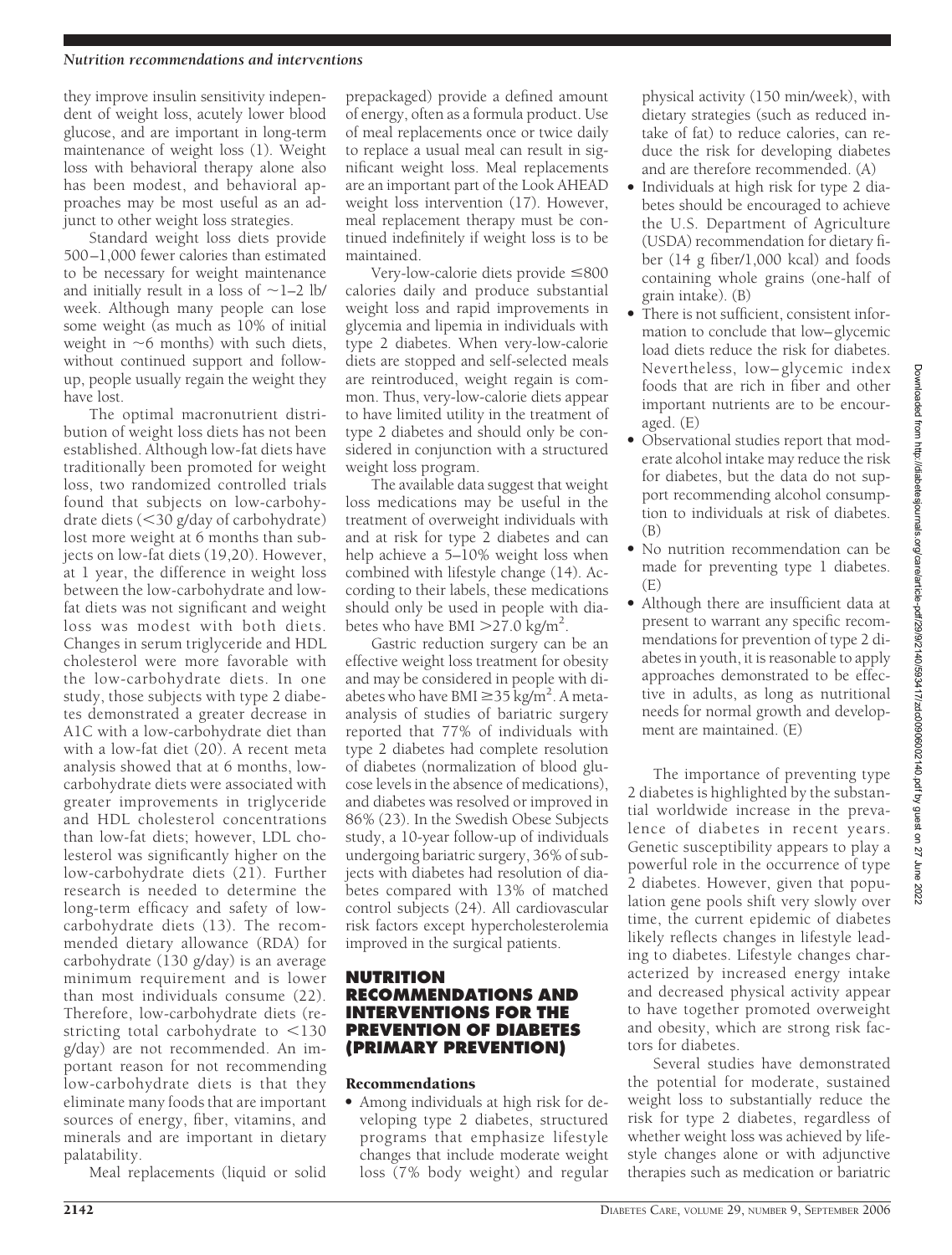surgery (see ENERGY BALANCE section) (1). Moreover, both moderate-intensity and vigorous exercise can improve insulin sensitivity, independent of weight loss, and reduce risk for type 2 diabetes (1).

Clinical trial data from both the Finnish Diabetes Prevention study (25) and the Diabetes Prevention Program (DPP) in the U.S (26) strongly support the potential for moderate weight loss to reduce the risk for type 2 diabetes. The lifestyle intervention in both trials emphasized lifestyle changes that included moderate weight loss (7% of body weight) and regular physical activity (150 min/week), with dietary strategies to reduce intake of fat and calories. In the DPP, subjects in the lifestyle intervention group reported dietary fat intakes of  $\sim$ 34% of energy at baseline and 28% of energy after 1 year of intervention (27). A majority of subjects in the lifestyle intervention group met the physical activity goal of 150 min/week of moderate physical activity (26,28). In addition to preventing diabetes, the DPP lifestyle intervention improved several CVD risk factors, including dsylipidemia, hypertension, and inflammatory markers (29,30). The DPP analysis indicated that lifestyle intervention was cost-effective (31), but other analyses suggest that the expected costs needed to be reduced (32).

Both the Finnish Diabetes Prevention study and the DPP focused on reduced intake of calories (using reduced dietary fat as a dietary intervention). Of note, reduced intake of fat, particularly saturated fat, may reduce risk for diabetes by producing an energy-independent improvement in insulin resistance (1,33,34), as well as by promoting weight loss. However, it is possible that reduction in other macronutrients would also be effective.

Several studies have provided evidence for reduced risk of diabetes with increased intake of whole grains and dietary fiber (1,35–37). Whole grain– containing foods have been associated with improved insulin sensitivity, independent of body weight, and dietary fiber has been associated with improved insulin sensitivity and improved ability to secrete insulin adequately to overcome insulin resistance (38). There is debate as to the potential role of low– glycemic index and – glycemic load diets in prevention of type 2 diabetes. Although some studies have demonstrated an association

between glycemic load and risk for diabetes, other studies have been unable to confirm this relationship, and a recent report showed no association of glycemic index/glycemic load with insulin sensitivity (39).

Thus, there is not sufficient, consistent information to conclude that low– glycemic load diets reduce risk for diabetes. Prospective randomized clinical trials will be necessary to resolve this issue. Nevertheless, low– glycemic index foods that are rich in fiber and other important nutrients are to be encouraged. A 2004 American Diabetes Association statement reviewed this issue in depth (40), and issues related to the role of glycemic index and glycemic load in diabetes management are addressed in more detail in the CARBOHYDRATE section of this document.

Observational studies suggest a U- or J-shaped association between moderate consumption of alcohol (one to three drinks [15– 45 g alcohol] per day) and decreased risk of type 2 diabetes (41,42), coronary heart disease (CHD) (42,43), and stroke (44). However, heavy consumption of alcohol (greater than three drinks per day), may be associated with increased incidence of diabetes (42). If alcohol is consumed, recommendations from the 2005 USDA Dietary Guidelines for Americans suggest no more than one drink per day for women and two drinks per day for men (45).

Although selected micronutrients may affect glucose and insulin metabolism, to date, there are no convincing data that document their role in the development of diabetes.

# Diabetes in youth

No nutrition recommendations can be made for the prevention of type 1 diabetes at this time (1). Increasing overweight and obesity in youth appears to be related to the increased prevalence of type 2 diabetes, particularly in minority adolescents. Although there are insufficient data at present to warrant any specific recommendations for the prevention of type 2 diabetes in youth, interventions similar to those shown to be effective for prevention of type 2 diabetes in adults (lifestyle changes including reduced energy intake and regular physical activity) are likely to be beneficial. Clinical trials of such interventions are ongoing in children.

### **NUTRITION RECOMMENDATIONS FOR THE MANAGEMENT OF DIABETES (SECONDARY PREVENTION)**

## Carbohydrate in diabetes management

# Recommendations

- A dietary pattern that includes carbohydrate from fruits, vegetables, whole grains, legumes, and low-fat milk is encouraged for good health. (B)
- Low-carbohydrate diets, restricting total carbohydrate to  $<$ 130 g/day, are not recommended in the management of diabetes. (E)
- Monitoring carbohydrate, whether by carbohydrate counting, exchanges, or experienced-based estimation remains a key strategy in achieving glycemic control. (A)
- The use of glycemic index and load may provide a modest additional benefit over that observed when total carbohydrate is considered alone. (B)
- Sucrose-containing foods can be substituted for other carbohydrates in the meal plan or, if added to the meal plan, covered with insulin or other glucoselowering medications. Care should be taken to avoid excess energy intake. (A)
- As for the general population, people with diabetes are encouraged to consume a variety of fiber-containing foods. However, evidence is lacking to recommend a higher fiber intake for people with diabetes than for the population as a whole. (B)
- Sugar alcohols and nonnutritive sweeteners are safe when consumed within the daily intake levels established by the Food and Drug Administration (FDA). (A)

Control of blood glucose in an effort to achieve normal or near-normal levels is a primary goal of diabetes management. Food and nutrition interventions that reduce postprandial blood glucose excursions are important in this regard, since dietary carbohydrate is the major determinant of postprandial glucose levels. Low-carbohydrate diets might seem to be a logical approach to lowering postprandial glucose. However, foods that contain carbohydrate are important sources of energy, fiber, vitamins, and minerals and are important in dietary palatability. Therefore, these foods are important components of the diet for individuals with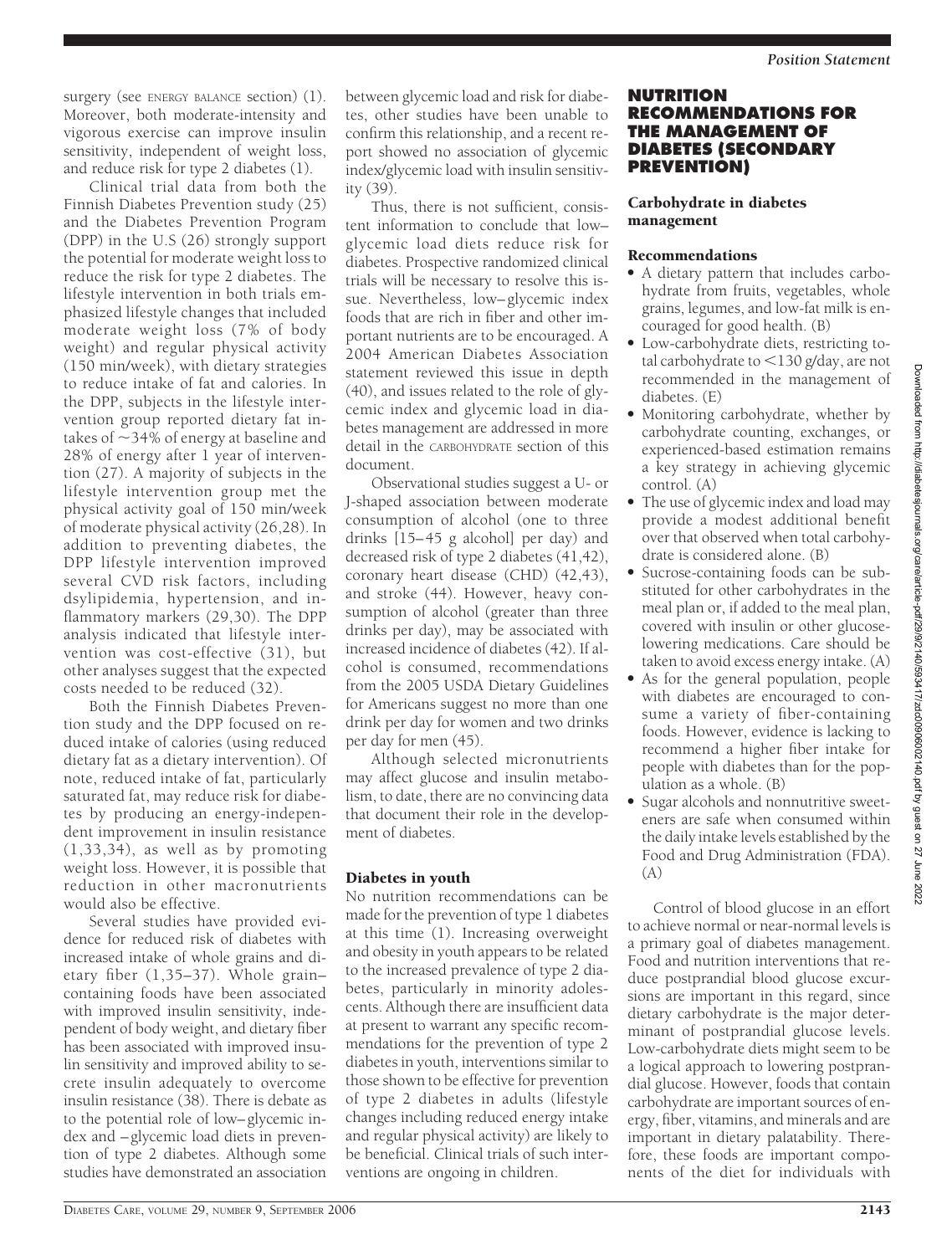diabetes. Issues related to carbohydrate and glycemia have previously been extensively reviewed in American Diabetes Association reports and nutrition recommendations for the general public (1,2,22,40,45).

Blood glucose concentration following a meal is primarily determined by the rate of appearance of glucose in the blood stream (digestion and absorption) and its clearance from the circulation (40). Insulin secretory response normally maintains blood glucose in a narrow range, but in individuals with diabetes, defects in insulin action, insulin secretion, or both impair regulation of postprandial glucose in response to dietary carbohydrate. Both the quantity and the type or source of carbohydrates found in foods influence postprandial glucose levels.

**Amount and type of carbohydrate.** A 2004 ADA statement addressed the effects of the amount and type of carbohydrate in diabetes management (40). As noted previously, the RDA for carbohydrate (130 g/day) is an average minimum requirement (22). Although there are no data specifically in patients with diabetes, diets restricting total carbohydrate to -130 g/day are not recommended in the management of diabetes. The amount of carbohydrate ingested is usually the primary determinant of postprandial response, but the type of carbohydrate also effects this response. Intrinsic variables that influence the effect of carbohydratecontaining foods on blood glucose response include the specific type of food ingested, type of starch (amylose versus amylopectin), style of preparation (cooking method and time, amount of heat or moisture used), ripeness, and degree of processing. Extrinsic variables that may influence glucose response include fasting or preprandial blood glucose level, macronutrient distribution of the meal in which the food is consumed, available insulin, and degree of insulin resistance.

The glycemic index of foods was developed to compare the postprandial responses to constant amounts of different carbohydrate-containing foods (46). The glycemic index of a food is the increase above fasting in the blood glucose area over 2 h after ingestion of a constant amount of that food (usually a 50-g carbohydrate portion) divided by the response to a reference food (usually glucose or white bread). The glycemic loads of foods, meals, and diets are calculated by multiplying the glycemic index of the constituent foods by the amounts of

carbohydrate in each food and then totaling the values for all foods. Foods with low glycemic indexes include oats, barley, bulgur, beans, lentils, legumes, pasta, pumpernickel (coarse rye) bread, apples, oranges, milk, yogurt, and ice cream. Fiber, fructose, lactose, and fat are dietary constituents that tend to lower glycemic response. Potential methodological problems with the glycemic index have been noted (47).

Several randomized clinical trials have reported that low– glycemic index diets reduce glycemia in diabetic subjects, but other clinical trials have not confirmed this effect (40). Moreover, the variability in responses to specific carbohydrate-containing food is a concern (48). Nevertheless, a recent metaanalysis of low– glycemic index diet trials in diabetic subjects showed that such diets produced a 0.4% decrement in A1C when compared with high–glycemic index diets (49). However, it appears that most individuals already consume a moderate– glycemic index diet (39,50). Thus, it appears that in individuals consuming a high– glycemic index diet, low– glycemic index diets can produce a modest benefit in controlling postprandial hyperglycemia.

In diabetes management, it is important to match doses of insulin and insulin secretagogues to the carbohydrate content of meals. A variety of methods can be used to estimate the nutrient content of meals, including carbohydrate counting, the exchange system, and experiencebased estimation. By testing pre- and postprandial glucose, many individuals use experience to evaluate and achieve postprandial glucose goals with a variety of foods. To date, research has not demonstrated that one method of assessing the relationship between carbohydrate intake and blood glucose response is better than other methods.

**Fiber.** As for the general population, people with diabetes are encouraged to choose a variety of fiber-containing foods such as legumes, fiber-rich cereals  $(\geq 5$  g fiber/serving), fruits, vegetables, and whole grain products because they provide vitamins, minerals, and other substances important for good health. Moreover, there are data suggesting that consuming a high-fiber diet  $(\sim 50 \text{ g fiber}/$ day) reduces glycemia in subjects with type 1 diabetes and glycemia, hyperinsulinemia, and lipemia in subjects with type 2 diabetes (1). Palatability, limited food choices, and gastrointestinal side effects are potential barriers to achieving such

high-fiber intakes. However, increased fiber intake appears to be desirable for people with diabetes, and a first priority might be to encourage them to achieve the fiber intake goals set for the general population of  $14 \frac{9}{1000}$  kcal (22).

**Sweeteners.** Substantial evidence from clinical studies demonstrates that dietary sucrose does not increase glycemia more than isocaloric amounts of starch (1). Thus, intake of sucrose and sucrosecontaining foods by people with diabetes does not need to be restricted because of concern about aggravating hyperglycemia. Sucrose can be substituted for other carbohydrate sources in the meal plan or, if added to the meal plan, adequately covered with insulin or another glucoselowering medication. Additionally, intake of other nutrients ingested with sucrose, such as fat, need to be taken into account, and care should be taken to avoid excess energy intake.

In individuals with diabetes, fructose produces a lower postprandial glucose response when it replaces sucrose or starch in the diet; however, this benefit is tempered by concern that fructose may adversely affect plasma lipids (1). Therefore, the use of added fructose as a sweetening agent in the diabetic diet is not recommended. There is, however, no reason to recommend that people with diabetes avoid naturally occurring fructose in fruits, vegetables, and other foods. Fructose from these sources usually accounts for only 3– 4% of energy intake.

Reduced calorie sweeteners approved by the FDA include sugar alcohols (polyols) such as erythritol, isomalt, lactitol, maltitol, mannitol, sorbitol, xylitol, tagatose, and hydrogenated starch hydrolysates. Studies of subjects with and without diabetes have shown that sugar alcohols produce a lower postprandial glucose response than sucrose or glucose and have lower available energy (1). Sugar alcohols contain, on average, about 2 calories/g (one-half the calories of other sweeteners such as sucrose). When calculating carbohydrate content of foods containing sugar alcohols, subtraction of half the sugar alcohol grams from total carbohydrate grams is appropriate. Use of sugar alcohols as sweeteners reduces the risk of dental caries. However, there is no evidence that the amounts of sugar alcohols likely to be consumed will reduce glycemia, energy intake, or weight. The use of sugar alcohols appears to be safe; however, they may cause diarrhea, especially in children.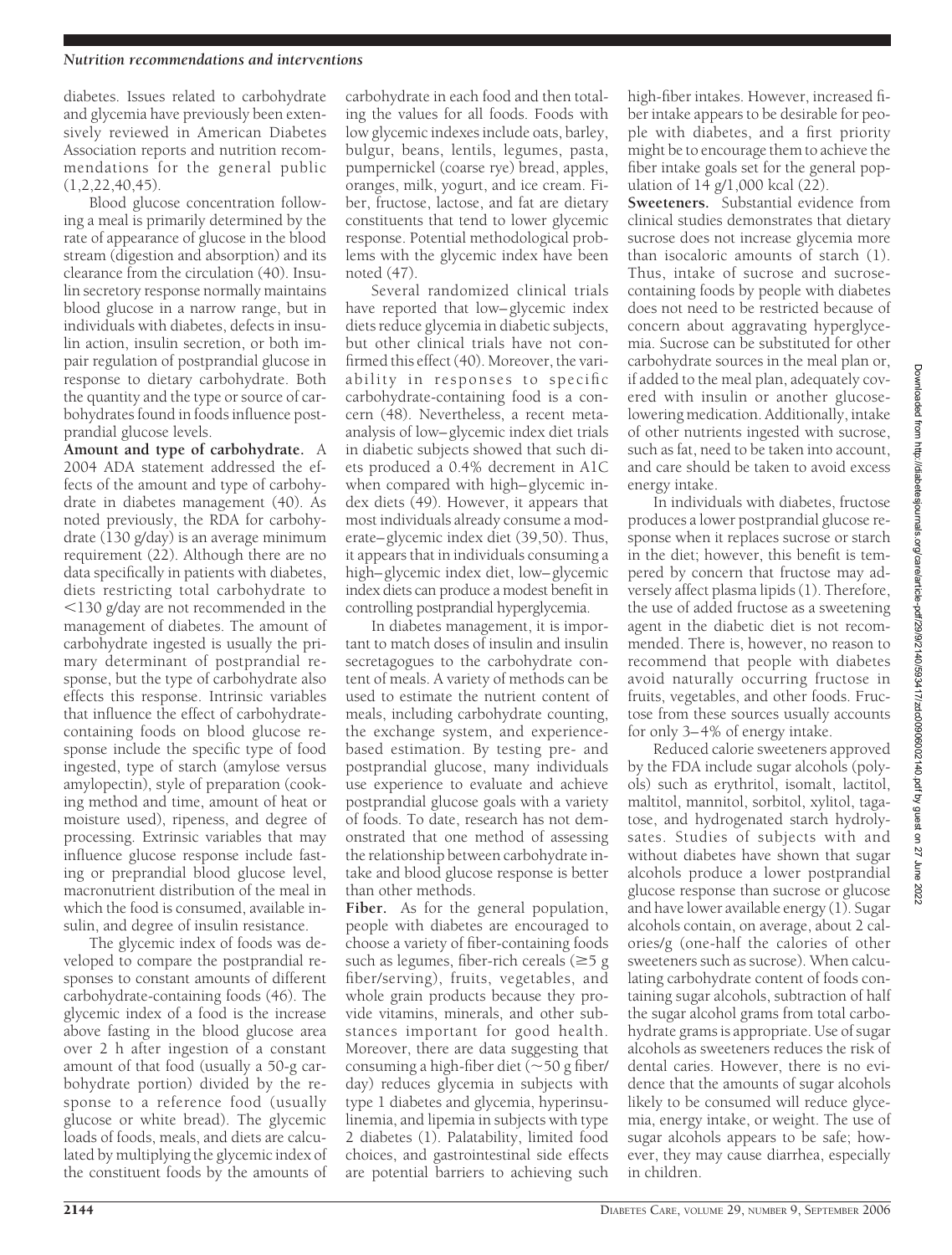The FDA has approved five nonnutritive sweeteners for use in the U.S. These are acesulfame potassium, aspartame, neotame, saccharin, and sucralose. Before being allowed on the market, all underwent rigorous scrutiny and were shown to be safe when consumed by the public, including people with diabetes and women during pregnancy. Clinical studies involving subjects without diabetes provide no indication that nonnutritive sweeteners in foods will cause weight loss or weight gain (51).

**Resistant-starch/high-amylose foods.** It has been proposed that foods containing resistant starch (starch physically enclosed within intact cell structures as in some legumes, starch granules as in raw potato, and retrograde amylose from plants modified by plant breeding to increase amylose content) or high-amylose foods, such as specially formulated cornstarch, may modify postprandial glycemic response, prevent hypoglycemia, and reduce hyperglycemia. However, there are no published long-term studies in subjects with diabetes to prove benefit from the use of resistant starch.

# Dietary fat and cholesterol in diabetes management

# Recommendations

- The cardiovascular risk of individuals with diabetes is considered to be equivalent to that of nondiabetic individuals with pre-existing CVD. Therefore, in individuals with diabetes, limit saturated fat to  $\leq 7\%$  of total calories. (A)
- Intake of *trans* fat should be minimized.  $(F)$
- In individuals with diabetes, limit dietary cholesterol to <200 mg/day. (E)
- Two or more servings of fish per week (with the exception of commercially fried fish filets) provide n-3 polyunsaturated fatty acids and are recommended. (B)

The primary goal with respect to dietary fat in individuals with diabetes is to limit saturated fatty acids, *trans* fatty acids, and cholesterol intakes so as to reduce risk for CVD. Saturated and *trans* fatty acids are the principal dietary determinants of plasma LDL cholesterol. In nondiabetic individuals, reducing saturated and *trans* fatty acids and cholesterol intakes decreases plasma total and LDL cholesterol. Reducing saturated fatty acids may also reduce HDL cholesterol. Importantly, the ratio of LDL cholesterol to

HDL cholesterol is not adversely affected. Studies in individuals with diabetes demonstrating the effects of specific percentages of dietary saturated and *trans* fatty acids and specific amounts of dietary cholesterol on plasma lipids are not available. Therefore, because of a lack of specific information, it is recommended that the dietary goals for individuals with diabetes be the same as for individuals with preexisting CVD, since the two groups appear to have equivalent cardiovascular risk. Thus, saturated fatty acids  $<$ 7% of total energy, minimal intake of *trans* fatty acids, and cholesterol intake  $<$ 200 mg daily are recommended.

In metabolic studies in which energy intake and weight are held constant, diets low in saturated fatty acids and high in either carbohydrate or *cis-*monounsaturated fatty acids lowered plasma LDL cholesterol equivalently (1,52). The highcarbohydrate diets ( $\sim$  55% of total energy from carbohydrate) increased postprandial plasma glucose, insulin, and triglycerides when compared with high– monounsaturated fat diets. However, high–monounsaturated fat diets have not been shown to improve fasting plasma glucose or A1C values. In other studies, when energy intake was reduced, the adverse effects of high-carbohydrate diets were not observed (53,54). Individual variability in response to highcarbohydrate diets suggests that the plasma triglyceride response to dietary modification should be monitored carefully, particularly in the absence of weight loss.

Diets high in polyunsaturated fatty acids appear to have effects similar to monounsaturated fatty acids on plasma lipid concentrations (55–58). A modified Mediterranean diet, in which polyunsaturated fatty acids were substituted for monounsaturated fatty acids, reduced overall mortality in elderly Europeans by 7% (59). Very-long-chain n-3 polyunsaturated fatty acid supplements have been shown to lower plasma triglyceride levels in individuals with type 2 diabetes who are hypertriglyceridemic. Although the accompanying small rise in plasma LDL cholesterol is of concern, an increase in HDL cholesterol may offset this concern (60). Glucose metabolism is not likely to be adversely affected. Very-long-chain n-3 polyunsaturated fatty acid studies in individuals with diabetes have primarily used fish oil supplements. Consumption of  $\omega$ -3 fatty acids from fish or from supplements has been shown to reduce adverse CVD outcomes, but the evidence for  $\alpha$ -linolenic acid is sparse and inconclusive (61). In addition to providing n-3 fatty acids, fish frequently displace high– saturated fat– containing foods from the diet (62). Two or more servings of fish per week (with the exception of commercially fried fish filets)  $(63, 64)$  can be recommended.

Plant sterol and stanol esters block the intestinal absorption of dietary and biliary cholesterol. In the general public and in individuals with type 2 diabetes (65), intake of  $\sim$  2 g/day plant sterols and stanols has been shown to lower plasma total and LDL cholesterol. A wide range of foods and beverages are now available that contain plant sterols. If these products are used, they should displace, rather than be added to, the diet to avoid weight gain. Soft gel capsules containing plant sterols are also available.

# Protein in diabetes management

# Recommendations

- For individuals with diabetes and normal renal function, there is insufficient evidence to suggest that usual protein intake (15–20% of energy) should be modified. (E)
- In individuals with type 2 diabetes, ingested protein does not increase plasma glucose concentrations but does increase serum insulin responses, and thus protein should not be used to treat acute or prevent nighttime hypoglycemia. (A)
- High-protein diets are not recommended as a method for weight loss at this time. The long-term effects of protein intake 20% of calories on diabetes management and its complications are unknown. Although such diets may produce short-term weight loss and improved glycemia, it has not been established that these benefits are maintained long term. (E)

The Dietary Reference Intakes' acceptable macronutrient distribution range for protein is 10 –35% of energy intake, with 15% being the average adult intake in the U.S. and Canada  $(22)$ . The RDA is 0.8 g good-quality protein  $\cdot$  kg body wt<sup>-1</sup>  $\cdot$  day<sup>-1</sup> (on average, ~10% of calories) (22). Good-quality protein sources are defined as having high PD-CAAS (protein digestibility– corrected amino acid scoring pattern) scores and provide all nine indispensable amino acids. Examples are meat, poultry, fish,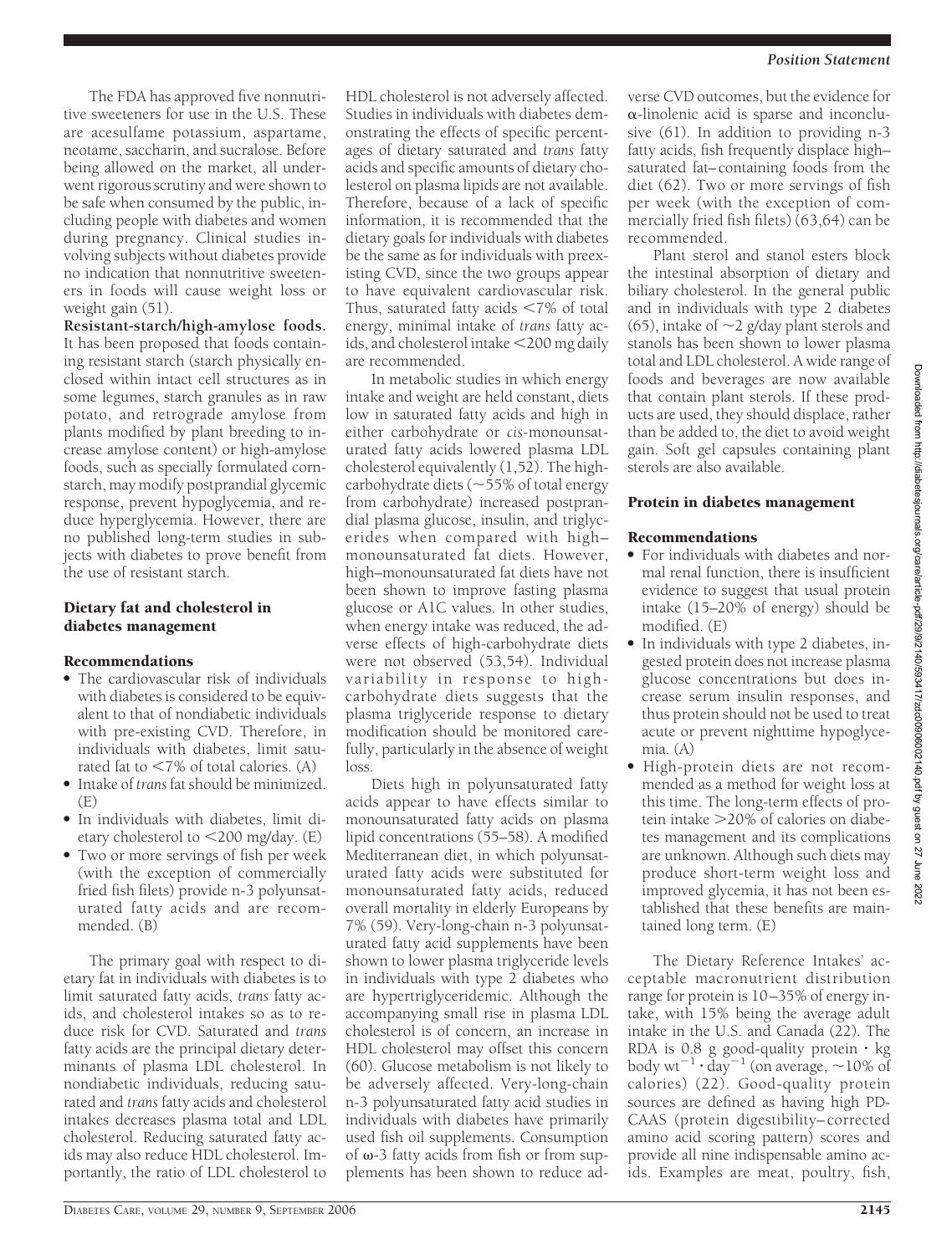eggs, milk, cheese, and soy. Sources not in the "good" category include cereals, grains, nuts, and vegetables. In meal planning, protein intake should be greater than  $0.8 \text{ g} \cdot \text{kg}^{-1} \cdot \text{day}^{-1}$  to account for mixed protein quality in foods.

The dietary intake of protein for individuals with diabetes is similar to that of the general public and usually does not exceed 20% of energy intake. A number of studies in healthy individuals and in individuals with type 2 diabetes have demonstrated that glucose produced from ingested protein does not increase plasma glucose concentration but does produce increases in serum insulin responses (1,66). Abnormalities in protein metabolism may be caused by insulin deficiency and insulin resistance; however, these are usually corrected with good blood glucose control (67).

Small, short-term studies in diabetes suggest that diets with protein content 20% of total energy reduce glucose and insulin concentrations, reduce appetite, and increase satiety (68,69). However, the effects of high-protein diets on longterm regulation of energy intake, satiety, weight, and the ability of individuals to follow such diets long term have not been adequately studied.

Dietary protein and its relationships to hypoglycemia and nephropathy are addressed in later sections.

## Optimal mix of macronutrients

Although numerous studies have attempted to identify the optimal mix of macronutrients for the diabetic diet, it is unlikely that one such combination of macronutrients exists. The best mix of carbohydrate, protein, and fat appears to vary depending on individual circumstances. For those individuals seeking guidance as to macronutrient distribution in healthy adults, the Dietary Reference Intakes (DRIs) may be helpful (22). The DRI report recommends that, to meet the body's daily nutritional needs while minimizing risk for chronic diseases, healthy adults should consume 45– 65% of total energy from carbohydrate, 20 –35% from fat, and 10 –35% from protein. It must be clearly recognized that regardless of the macronutrient mix, total caloric intake must be appropriate to weight management goals. Additionally, the above ranges should be modified, as needed, based on the considerations noted above for each macronutrient group.

### Alcohol in diabetes management

### Recommendations

- If adults with diabetes choose to use alcohol, daily intake should be limited to a moderate amount (one drink per day or less for women and two drinks per day or less for men). (E)
- To reduce risk of nocturnal hypoglycemia in individuals using insulin or insulin secretagogues, alcohol should be consumed with food. (E)
- In individuals with diabetes, moderate alcohol consumption (when ingested alone) has no acute effect on glucose and insulin concentrations but carbohydrate coingested with alcohol (as in a mixed drink) may raise blood glucose. (B)

Abstention from alcohol should be advised for people with a history of alcohol abuse or dependence, women during pregnancy, and people with medical problems such as liver disease, pancreatitis, advanced neuropathy, or severe hypertriglyceridemia. If individuals choose to use alcohol, intake should be limited to a moderate amount (less than one drink per day for adult women and less than two drinks per day for adult men). One alcohol containing beverage is defined as 12 oz beer, 5 oz wine, or 1.5 oz distilled spirits. Each contains  $\sim$  15 g alcohol.

Moderate amounts of alcohol, when ingested with food, have minimal acute effects on plasma glucose and serum insulin concentrations (42). However, carbohydrate coingested with alcohol may raise blood glucose. For individuals using insulin or insulin secretagogues, alcohol should be consumed with food to avoid hypoglycemia. Evening consumption of alcohol may increase the risk of nocturnal and fasting hypoglycemia, particularly in individuals with type 1 diabetes (70). Occasional use of alcoholic beverages should be considered an addition to the regular meal plan, and no food should be omitted. Excessive amounts of alcohol (three or more drinks per day), on a consistent basis, contributes to hyperglycemia (42).

In individuals with diabetes, light to moderate alcohol intake (one to two drinks per day; 15–30 g alcohol) is associated with a decreased risk of CVD (42). The reduction in CVD does not appear to be due to an increase in plasma HDL cholesterol. The type of alcohol-containing beverage consumed does not appear to make a difference.

#### Micronutrients in diabetes management

#### Recommendations

- There is no clear evidence of benefit from vitamin or mineral supplementation in people with diabetes (compared with the general population) who do not have underlying deficiencies. (A)
- Routine supplementation with antioxidants, such as vitamins E and C and carotene, is not advised because of lack of evidence of efficacy and concern related to long-term safety. (A)
- Benefit from chromium supplementation in individuals with diabetes or obesity has not been clearly demonstrated and therefore can not be recommended. (E)

Uncontrolled diabetes is often associated with micronutrient deficiencies (71). Individuals with diabetes should be aware of the importance of acquiring daily vitamin and mineral requirements from natural food sources and a balanced diet. In select groups such as the elderly, pregnant or lactating women, strict vegetarians, or those on calorie-restricted diets, a multivitamin supplement may be needed (1).

**Antioxidants in diabetes management.**

Since diabetes may be a state of increased oxidative stress, there has been interest in antioxidant therapy. Unfortunately, there are no studies examining the effects of dietary intervention on circulating levels of antioxidants and inflammatory biomarkers in diabetic volunteers. The few small clinical studies involving diabetes and functional foods thought to have high antioxidant potential (e.g., tea, cocoa, coffee) are inconclusive. Clinical trial data not only indicate the lack of benefit with respect to glycemic control and progression of complications but also provide evidence of the potential harm of vitamin E, carotene, and other antioxidant supplements (1,72,73). In addition, available data do not support the use of antioxidant supplements for CVD risk reduction (74). **Chromium, other minerals, and herbs in diabetes management.** Chromium, potassium, magnesium, and possibly zinc deficiency may aggravate carbohydrate intolerance. Serum levels can readily detect the need for potassium or magnesium replacement, but detecting deficiency of zinc or chromium is more difficult (75). In the late 1990s, two randomized placebo-controlled studies in China found that chromium supplementation had benefi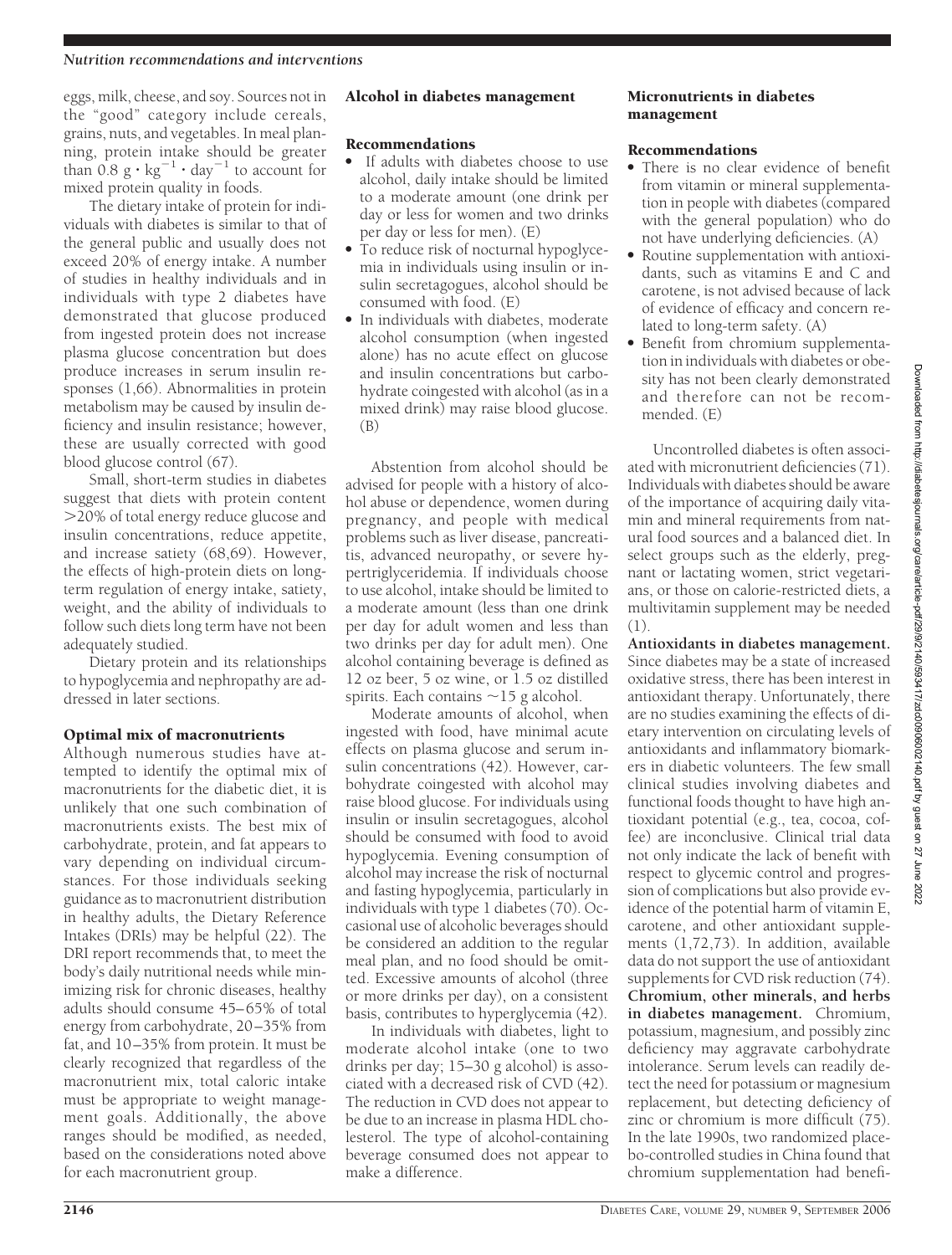cial effects on glycemia (76 –78), but the chromium status of the study populations was not evaluated either at baseline or following supplementation. Data from recent small studies indicate that chromium supplementation may have a role in the management of glucose intolerance, gestational diabetes mellitus (GDM), and corticosteroid-induced diabetes (76 –78). However, other well-designed studies have failed to demonstrate any significant benefit of chromium supplementation in individuals with impaired glucose intolerance or type 2 diabetes (79,80). Similarly, a meta-analysis of randomized controlled trials failed to demonstrate any benefit of chromium picolinate supplementation in reducing body weight (81). The FDA concluded that although a small study suggested that chromium picolinate may reduce insulin resistance, the existence of such a relationship between chromium picolinate and either insulin resistance or type 2 diabetes was uncertain (http:/www.cfsan.fda.gov/~dms/ qhccr.html).

There is insufficient evidence to demonstrate efficacy of individual herbs and supplements in diabetes management (82). In addition, commercially available products are not standardized and vary in the content of active ingredients. Herbal preparations also have the potential to interact with other medications (83). Therefore, it is important that health care providers be aware when patients with diabetes are using these products and look for unusual side effects and herb-drug or herb-herb interactions

## **NUTRITION INTERVENTIONS FOR SPECIFIC POPULATIONS**

## Nutrition interventions for type 1 diabetes

## Recommendations

- For individuals with type 1 diabetes, insulin therapy should be integrated into an individual's dietary and physical activity pattern. (E)
- Individuals using rapid-acting insulin by injection or an insulin pump should adjust the meal and snack insulin doses based on the carbohydrate content of the meals and snacks. (A)
- For individuals using fixed daily insulin doses, carbohydrate intake on a day-today basis should be kept consistent with respect to time and amount. (C)
- For planned exercise, insulin doses can

be adjusted. For unplanned exercise, extra carbohydrate may be needed. (E)

The first nutrition priority for individuals requiring insulin therapy is to integrate an insulin regimen into their lifestyle. With the many insulin options now available, an appropriate insulin regimen can usually be developed to conform to an individual's preferred meal routine, food choices, and physical activity pattern. For individuals receiving basal-bolus insulin therapy, the total carbohydrate content of meals and snacks is the major determinant of bolus insulin doses (84). Insulin-to-carbohydrate ratios can be used to adjust mealtime insulin doses. Several methods can be used to estimate the nutrient content of meals, including carbohydrate counting, the exchange system, and experience-based estimation. The DAFNE (Dose Adjustment for Normal Eating) study (85) demonstrated that patients can learn how to use glucose testing to better match insulin to carbohydrate intake. Improvement in A1C without a significant increase in severe hypoglycemia was demonstrated, as were positive effects on quality of life, satisfaction with treatment, and psychological well-being, even though increases in the number of insulin injections and blood glucose tests were necessary.

For planned exercise, reduction in insulin dosage is the preferred method to prevent hypoglycemia (86). For unplanned exercise, intake of additional carbohydrate is usually needed. Moderateintensity exercise increases glucose utilization by 2–3 mg  $\cdot$  kg<sup>-1</sup>  $\cdot$  min<sup>-1</sup> above usual requirements (87). Thus, a 70-kg person would need  $\sim$ 10–15 g additional carbohydrate per hour of moderate intensity physical activity. More carbohydrate is needed for intense activity.

A 2005 American Diabetes Association statement addresses diabetes MNT for children and adolescents with type 1 diabetes (88).

## Nutrition interventions for type 2 diabetes

# Recommendations

● Individuals with type 2 diabetes are encouraged to implement lifestyle modifications that reduce intakes of energy, saturated and *trans* fatty acids, cholesterol, and sodium and to increase physical activity in an effort to improve glycemia, dyslipidemia, and blood pressure. (E)

● Plasma glucose monitoring can be used to determine whether adjustments in foods and meals will be sufficient to achieve blood glucose goals or if medication(s) needs to be combined with MNT. (E)

Healthy lifestyle nutrition recommendations for the general public are also appropriate for individuals with type 2 diabetes. Because many individuals with type 2 diabetes are overweight and insulin resistant, MNT should emphasize lifestyle changes that result in reduced energy intake and increased energy expenditure through physical activity. Because many individuals also have dyslipidemia and hypertension, reducing saturated and *trans* fatty acids, cholesterol, and sodium is often desirable. Therefore, the first nutrition priority is to encourage individuals with type 2 diabetes to implement lifestyle strategies that will improve glycemia, dyslipidemia, and blood pressure.

Although there are similarities to those above for type 1 diabetes, MNT recommendations for established type 2 diabetes differ in several aspects from both recommendations for type 1 diabetes and the prevention of diabetes. MNT progresses from prevention of overweight and obesity, to improving insulin resistance and preventing or delaying the onset of diabetes, and to contributing to improved metabolic control in those with diabetes. With established type 2 diabetes treated with fixed doses of insulin or insulin secretagogues, consistency in timing and carbohydrate content of meals is important. However, rapid-acting insulins and rapid-acting insulin secretagogues allow for more flexible food intake and lifestyle as in individuals with type 1 diabetes.

Increased physical activity by individuals with type 2 diabetes can lead to improved glycemia, decreased insulin resistance, and a reduction in cardiovascular risk factors, independent of change in body weight. At least 150 min/week of moderate-intensity aerobic physical activity, distributed over at least 3 days and with no more than 2 consecutive days without physical activity is recommended (89). Resistance training is also effective in improving glycemia and, in the absence of proliferative retinopathy, people with type 2 diabetes can be encouraged to perform resistance exercise three times a week (89).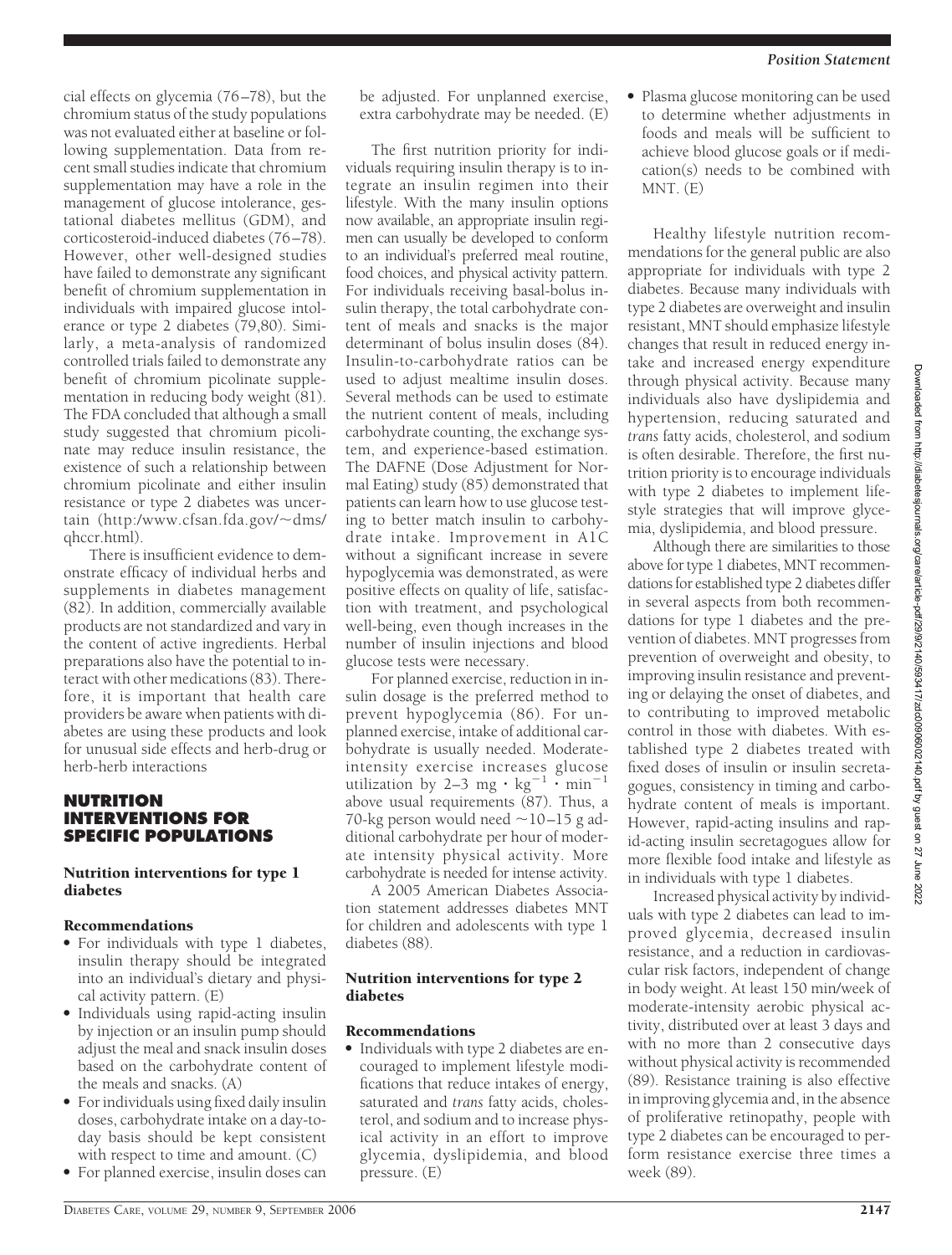### Nutrition interventions for pregnancy and lactation with diabetes

## Recommendations

- Adequate energy intake that provides appropriate weight gain is recommended during pregnancy. Weight loss is not recommended; however, for overweight and obese women with GDM, modest energy and carbohydrate restriction may be appropriate. (E)
- Ketonemia from ketoacidosis or starvation ketosis should be avoided. (C)
- MNT for GDM focuses on food choices for appropriate weight gain, normoglycemia, and absence of ketones. (E)
- Because GDM is a risk factor for subsequent type 2 diabetes, after delivery, lifestyle modifications aimed at reducing weight and increasing physical activity are recommended. (A)

Prepregnancy MNT includes an individualized prenatal meal plan to optimize blood glucose control. During pregnancy, the distribution of energy and carbohydrate intake should be based on the woman's food and eating habits and plasma glucose responses. Due to the continuous fetal draw of glucose from the mother, maintaining consistency of times and amounts of food eaten are important to avoidance of hypoglycemia. Plasma glucose monitoring and daily food records provide valuable information for insulin and meal plan adjustments.

MNT for GDM primarily involves a carbohydrate-controlled meal plan that promotes optimal nutrition for maternal and fetal health with adequate energy for appropriate gestational weight gain, achievement and maintenance of normoglycemia, and absence of ketosis. Specific nutrition and food recommendations are determined and subsequently modified based on individual assessment and selfmonitoring of blood glucose. All women with GDM should receive MNT at the time of diagnosis. A recent large clinical trial reported that treatment of GDM with nutrition therapy, blood glucose monitoring, and insulin therapy as required for glycemic control reduced serious perinatal complications without increasing the rate of cesarean delivery as compared with routine care (90). Maternal health– related quality of life was also improved.

Hypocaloric diets in obese women with GDM can result in ketonemia and ketonuria. However, moderate caloric restriction (reduction by 30% of estimated

energy needs) in obese women with GDM may improve glycemic control without ketonemia and reduce maternal weight gain. Insufficient data are available to determine how such diets affect perinatal outcomes. Daily food records, weekly weight checks, and ketone testing can be used to determine individual energy requirements and whether a woman is undereating to avoid insulin therapy.

The amount and distribution of carbohydrate should be based on clinical outcome measures (hunger, plasma glucose levels, weight gain, ketone levels), but a minimum of 175 g carbohydrate/ day should be provided (22). Carbohydrate should be distributed throughout the day in three small- to moderate-sized meals and two to four snacks. An evening snack may be needed to prevent accelerated ketosis overnight. Carbohydrate is generally less well tolerated at breakfast than at other meals.

Regular physical activity can help lower fasting and postprandial plasma glucose concentrations and may be used as an adjunct to improve maternal glycemia. If insulin therapy is added to MNT, maintaining carbohydrate consistency at meals and snacks becomes a primary goal.

Although most women with GDM revert to normal glucose tolerance postpartum, they are at increased risk of GDM in subsequent pregnancies and type 2 diabetes later in life. Lifestyle modifications after pregnancy aimed at reducing weight and increasing physical activity are recommended, as they reduce the risk of subsequent diabetes (26,91). Breastfeeding is recommended for infants of women with preexisting diabetes or GDM; however, successful lactation requires planning and coordination of care (92). In most situations, breast-feeding mothers require less insulin because of the calories expended with nursing. Lactating women have reported fluctuations in blood glucose related to nursing sessions, often requiring a snack containing carbohydrate before or during breastfeeding (92).

## Nutrition interventions for older adults with diabetes

## Recommendations

• Obese older adults with diabetes may benefit from modest energy restriction and an increase in physical activity; energy requirement may be less than for a younger individual of a similar weight. (E)

● A daily multivitamin supplement may be appropriate, especially for those older adults with reduced energy intake. (C)

The American Geriatrics Society emphasizes the importance of MNT for older adults with diabetes. For obese individuals, a modest weight loss of 5–10% of body weight may be indicated (93,94). However, an involuntary gain or loss of  $>$ 10 lb or 10% of body weight in  $<$ 6 months should be addressed in the MNT evaluation (1,95,96). Physical activity is needed to attenuate loss of lean body mass that can occur with energy restriction. Exercise training can significantly reduce the decline in maximal aerobic capacity that occurs with age, improve risk factors for atherosclerosis, slow the age-related decline in lean body mass, decrease central adiposity, and improve insulin sensitivity—all potentially beneficial for the older adult with diabetes (89,97). However, exercise can also pose potential risks such as cardiac ischemia, musculoskeletal injuries, and hypoglycemia in patients treated with insulin or insulin secretagogues.

### **NUTRITION RECOMMENDATIONS FOR CONTROLLING DIABETES COMPLICATIONS (TERTIARY PREVENTION)**

## Microvascular complications

## Recommendations

- Reduction of protein intake to 0.8 –1.0  $g \cdot$  kg body  $wt^{-1} \cdot$  day $^{-1}$  in individuals with diabetes and the earlier stages of chronic kidney disease (CKD) and to  $0.8 g \cdot$  kg body wt<sup>-1</sup>  $\cdot$  day<sup>-1</sup> in the later stages of CKD may improve measures of renal function (urine albumin excretion rate, glomerular filtration rate) and is recommended. (B)
- MNT that favorably affects cardiovascular risk factors may also have a favorable effect on microvascular complications such as retinopathy and nephropathy. (C)

Progression of diabetes complications may be modified by improving glycemic control, lowering blood pressure, and, potentially, reducing protein intake. Normal protein intake (15–20% of energy) does not appear to be associated with risk of developing diabetic nephropathy (1), but the long-term effect on development of nephropathy of dietary protein intake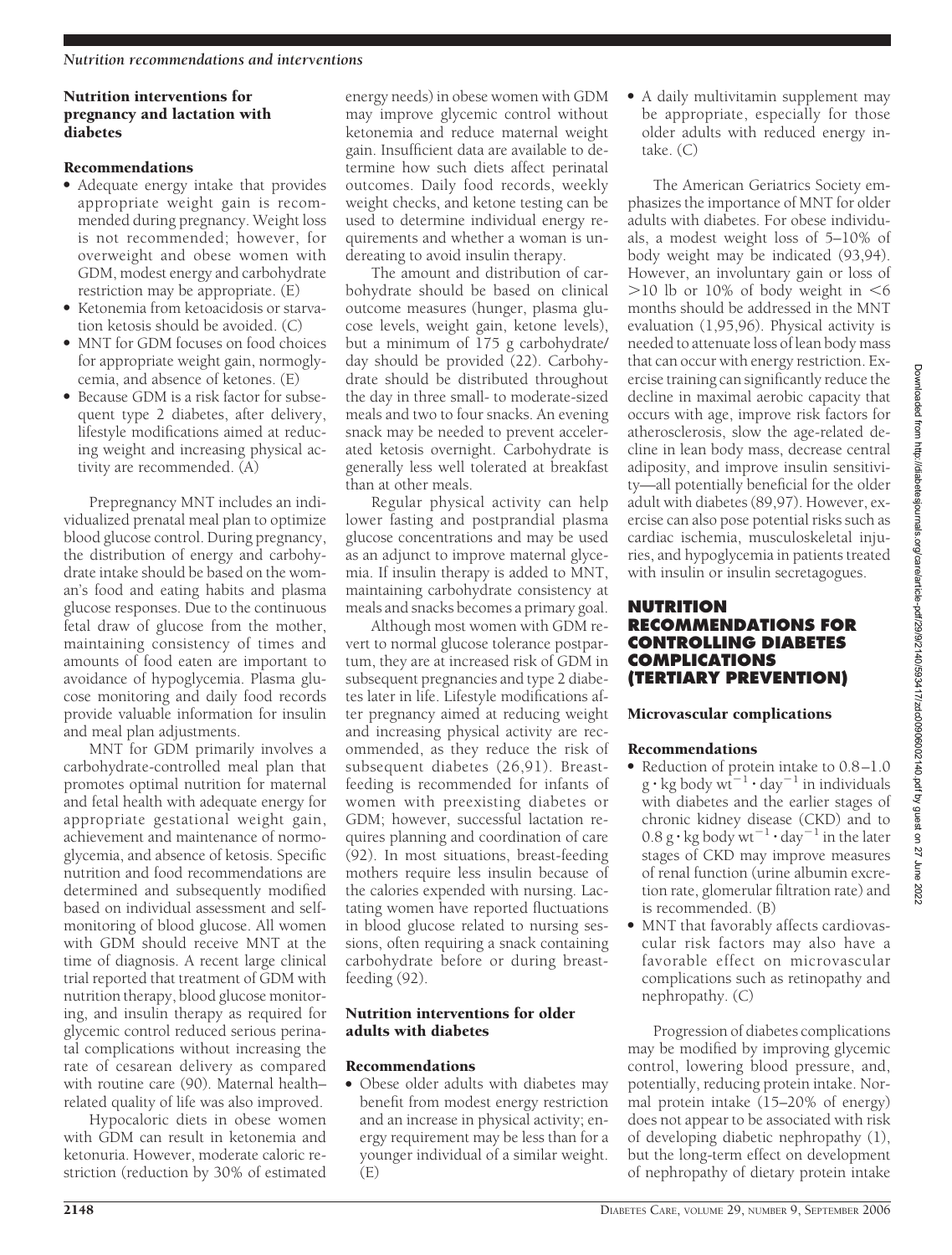20% of energy has not been determined. In several studies of subjects with diabetes and microalbuminuria, urinary albumin excretion rate and decline in glomerular filtration were favorably influenced by reduction of protein intake to  $0.8-1.0$  g  $\cdot$  kg body wt<sup>-1</sup>  $\cdot$  day<sup>-1</sup> (see PROTEIN IN DIABETES MANAGEMENT section) (98 –101). Although reduction of protein intake to 0.8 g  $\cdot$  kg body wt<sup>-1</sup>  $\cdot$  day<sup>-1</sup> was prescribed, subjects who were not able to achieve this level of reduction also showed improvements in renal function  $(99,100)$ .

In individuals with diabetes and macroalbuminuria, reducing protein from all sources to  $0.8 \text{ g} \cdot \text{kg}$  body wt<sup>-1</sup>  $\cdot$  day<sup>-1</sup> has been associated with slowing the decline in renal function (1,102); however, such reductions in protein need to maintain good nutritional status in patients with chronic renal failure (103). Although several studies have explored the potential benefit of plant proteins in place of animal proteins and specific animal proteins in diabetic individuals with microalbuninuria, the data are inconclusive (1,104).

Observational data suggest that dyslipidemia may increase albumin excretion and the rate of progression of diabetic nephropathy (105). Elevation of plasma cholesterol in both type 1 and 2 diabetic subjects and plasma triglycerides in type 2 diabetic subjects were predictors of the need for renal replacement therapy (106). Whereas these observations do not confirm that MNT will affect diabetic nephropathy, MNT designed to reduce the risk for CVD may have favorable effects on microvascular complications of diabetes.

#### Treatment and management of CVD risk

## Recommendations

- In individuals with type 1 diabetes, a sustained period of improved glycemic control decreased the risk of cardiovascular events. Target A1C is as close to normal as possible without significant hypoglycemia. (B)
- For patients with diabetes at risk for CVD, diets high in fruits, vegetables, whole grains, and nuts may reduce the risk. (C)
- For patients with diabetes and symptomatic heart failure, dietary sodium intake of -2,000 mg/day may reduce symptoms. (C)
- In normotensive and hypertensive individuals, a reduced sodium intake (e.g.,

2,300 mg/day) with a diet high in fruits, vegetables, and low-fat dairy products lowers blood pressure. (A)

● In most individuals, a modest amount of weight loss beneficially affects blood pressure. (C)

In the EDIC (Epidemiology of Diabetes Interventions and Complications) study, the follow-up of the DCCT (Diabetes Control and Complications Trial), intensive treatment of type 1 diabetic subjects during the DCCT study period improved glycemic control and significantly reduced the risk of the combined end point of cardiovascular death, myocardial infarction, and stroke (107). Adjustment for A1C explained most of the treatment effect. The risk reductions obtained with improved glycemia exceeded those that have been demonstrated for other interventions such as cholesterol and blood pressure reductions. Whether glycemic control would have a similar benefit in individuals with type 2 diabetes is uncertain.

There are no large-scale randomized trials to guide MNT recommendations for CVD risk reduction in individuals with type 2 diabetes. However, because CVD risk factors are similar in individuals with and without diabetes, benefits observed in nutrition studies in the general population are probably applicable to individuals with diabetes. The previous section on dietary fat addresses the need to reduce intake of saturated and *trans* fatty acids and cholesterol.

Hypertension, which is predictive of progression of micro- as well as macrovascular complications of diabetes, can be prevented and managed with interventions including weight loss, physical activity, moderation of alcohol intake, and diets such as DASH (Dietary Approaches to Stop Hypertension). The DASH diet emphasized fruits, vegetables, and low-fat dairy products; included whole grains, poultry, fish, and nuts; and was reduced in fats, red meat, sweets, and sugarcontaining beverages (7,108,109). The effects of lifestyle interventions on hypertension appear to be additive.

Reduction in blood pressure in people with diabetes can occur with a modest amount of weight loss, although there is great variability in response (1,7). Regular aerobic physical activity, such as brisk walking, has an antihypertensive effect (7). Although chronic excessive alcohol intake is associated with an increased risk of hypertension, light to moderate alcohol

consumption is associated with reductions in blood pressure (7).

Heart failure and peripheral vascular disease are common in individuals with diabetes, but little is known about the role of MNT in treating these complications. Nutrition recommendations from the American College of Physicians/American Heart Association suggest moderate sodium restriction (<2,000 mg/day) for patients with structural heart disease or symptomatic heart failure (110). Alcohol intake is discouraged in patients at high risk for heart failure.

### **NUTRITION INTERVENTIONS FOR ACUTE COMPLICATIONS AND SPECIAL CONSIDERATIONS FOR PATIENTS WITH COMORBIDITIES IN ACUTE AND CHONIC CARE FACILITIES**

## Hypoglycemia

#### Recommendations

- Ingestion of 15–20 g glucose is the preferred treatment for hypoglycemia, although any form of carbohydrate that contains glucose may be used. (A)
- The response to treatment of hypoglycemia should be apparent in 10 –20 min; however, plasma glucose should be tested again in  $\sim 60$  min, as additional treatment may be necessary. (B)

In individuals taking insulin or insulin secretagogues, changes in food intake, physical activity, and medication can contribute to the development of hypoglycemia. Treatment of hypoglycemia (plasma glucose -70 mg/dl) requires ingestion of glucose or glucose-containing foods. The acute glycemic response correlates better with the glucose content than with the carbohydrate content of the food (1). With insulin-induced hypoglycemia, 10 g oral glucose raises plasma glucose levels by  $\sim$ 40 mg/dl over 30 min, while 20 g oral glucose raises plasma glucose levels by  $\sim$  60 mg/dl over 45 min. In each case, glucose levels often begin to fall  $\sim$  60 min after glucose ingestion (111).

Although pure glucose may be the preferred treatment, any form of carbohydrate that contains glucose will raise blood glucose (111). Adding protein to carbohydrate does not affect the glycemic response and does not prevent subse-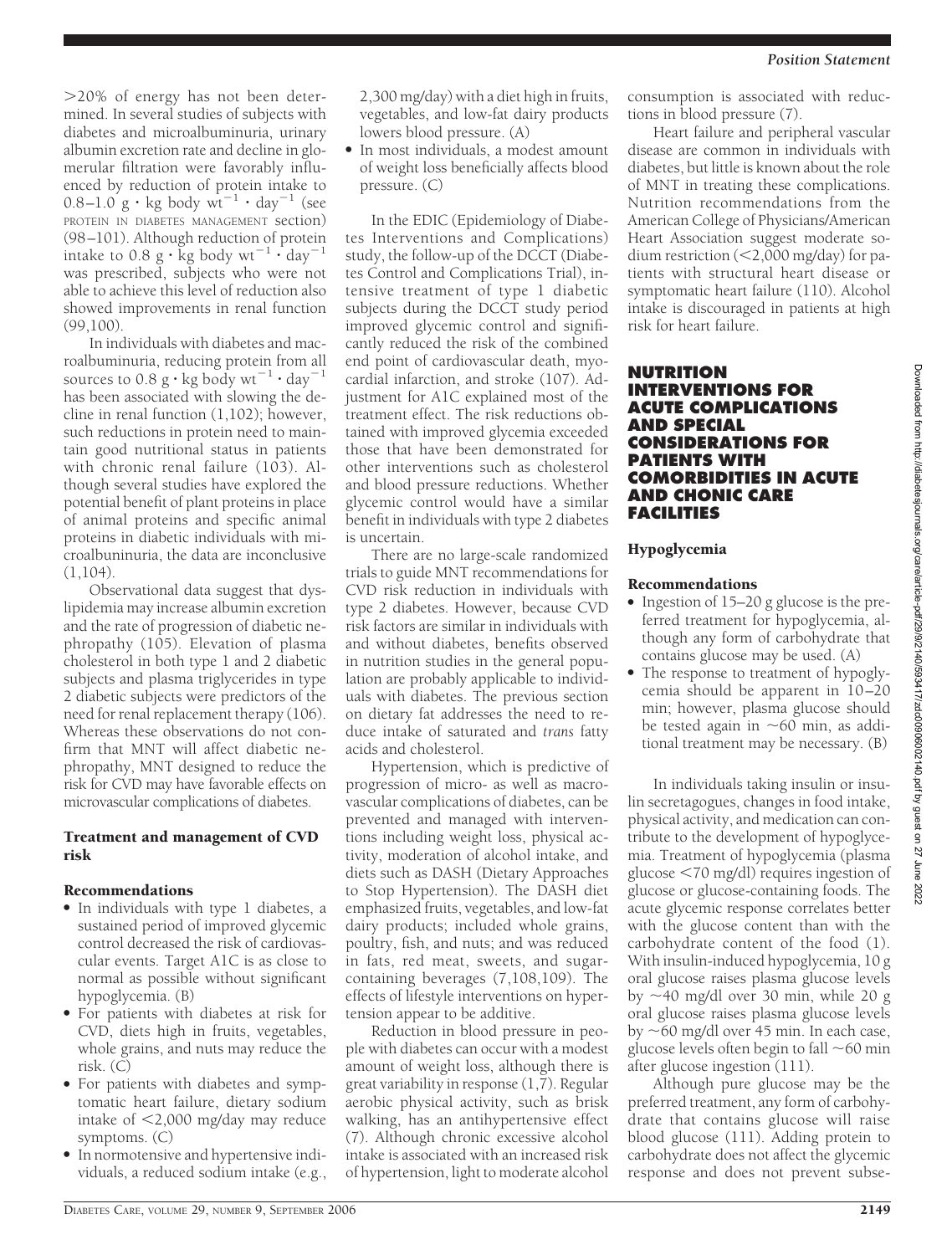## **Table 3—***Major nutrition recommendations and interventions*

Effectiveness of MNT

● Individuals who have pre-diabetes or diabetes should receive individualized MNT; such therapy is best provided by a registered dietitian familiar with the components of diabetes MNT. (B)

● Nutrition counseling should be sensitive to the personal needs, willingness to change, and ability to make changes of the individual with pre-diabetes or diabetes. (E)

Energy balance, overweight, and obesity

● In overweight and obese insulin-resistant individuals, modest weight loss has been shown to improve insulin resistance. Thus, weight loss is recommended for all such individuals who have or are at risk for diabetes. (A)

• Structured programs that emphasize lifestyle changes, including education, reduced energy and fat ( $\sim$ 30% of total energy) intake,

regular physical activity, and regular participant contact, can produce long-term weight loss on the order of 5–7% of starting weight. Thus, lifestyle change should be the primary approach to weight loss. (A) (also see PRIMARY PREVENTION section)

● Low-carbohydrate diets (restricting total carbohydrate to <130 g/day) are not recommended in the treatment of overweight/obesity. The long-term effects of these diets are unknown and although such diets produce short-term weight loss, maintenance of weight loss is similar to that from low-fat diets and impact on CVD risk profile is uncertain. (B)

● Physical activity and behavior modification are important components of weight loss programs and are most helpful in maintenance of weight loss. (B)

● Weight loss medications may be considered in the treatment of overweight and obese individuals with type 2 diabetes and can help achieve a 5–10% weight loss when combined with lifestyle modification. (B)

• Bariatric surgery may be considered for some individuals with type 2 diabetes and BMI  $\geq$ 35 kg/m<sup>2</sup> and can result in marked improvements in glycemia. The long-term benefits and risks of bariatric surgery in individuals with pre-diabetes or diabetes continue to be studied. (B)

Preventing diabetes (primary prevention)

● Among individuals at high risk for developing type 2 diabetes, structured programs that emphasize lifestyle changes that include moderate weight loss (7% body weight) and regular physical activity (150 min/week), with dietary strategies (such as reduced intake of fat) to reduce calories, can reduce the risk for developing diabetes and are therefore recommended. (A)

● Individuals at high risk for type 2 diabetes should be encouraged to achieve the USDA recommendation for dietary fiber (14 g fiber/1,000 kcal) and foods containing whole grains (one-half of grain intake). (B)

● There is not sufficient, consistent information to conclude that low–glycemic load diets reduce the risk for diabetes. Nevertheless, low– glycemic index foods that are rich in fiber and other important nutrients are to be encouraged. (E)

● Observational studies report that moderate alcohol intake may reduce the risk for diabetes, but the data do not support recommending alcohol consumption to individuals at risk of diabetes. (B)

● No nutrition recommendation can be made for preventing type 1 diabetes. (E)

● Although there are insufficient data at present to warrant any specific recommendations for prevention of type 2 diabetes in youth, it is reasonable to apply approaches demonstrated to be effective in adults, as long as nutritional needs for normal growth and development are maintained. (E)

Controlling diabetes (secondary prevention)

Carbohydrate in diabetes management

● A dietary pattern that includes carbohydrate from fruits, vegetables, whole grains, legumes, and low-fat milk is encouraged for good health. (B)

● Low-carbohydrate diets, restricting total carbohydrate to <130 g/day, are not recommended in the management of diabetes. (E)

● Monitoring carbohydrate, whether by carbohydrate counting, exchanges, or experienced-based estimation, remains a key strategy in achieving glycemic control. (A)

● The use of glycemic index and load may provide a modest additional benefit over that observed when total carbohydrate is considered alone. (B)

● Sucrose-containing foods can be substituted for other carbohydrates in the meal plan or, if added to the meal plan, covered with insulin or other glucose-lowering medications. Care should be taken to avoid excess energy intake. (A)

● As for the general population, people with diabetes are encouraged to consume a variety of fiber-containing foods. However, evidence

is lacking to recommend a higher fiber intake for people with diabetes than for the population as a whole. (B)

● Sugar alcohols and nonnutritive sweeteners are safe when consumed within the daily intake levels established by the FDA. (A)

Fat and cholesterol in diabetes management

● The cardiovascular risk of individuals with diabetes is considered to be equivalent to that of nondiabetic individuals with pre-existing CVD. Therefore, in individuals with diabetes, limit saturated fat to  $<$ 7% of total calories. (A)

● Intake of *trans* fat should be minimized. (E)

● In individuals with diabetes, lower dietary cholesterol to <200 mg/day. (E)

● Two or more servings of fish per week (with the exception of commercially fried fish filets) provide n-3 polyunsaturated fatty acids and are recommended. (B)

*Continued on following page*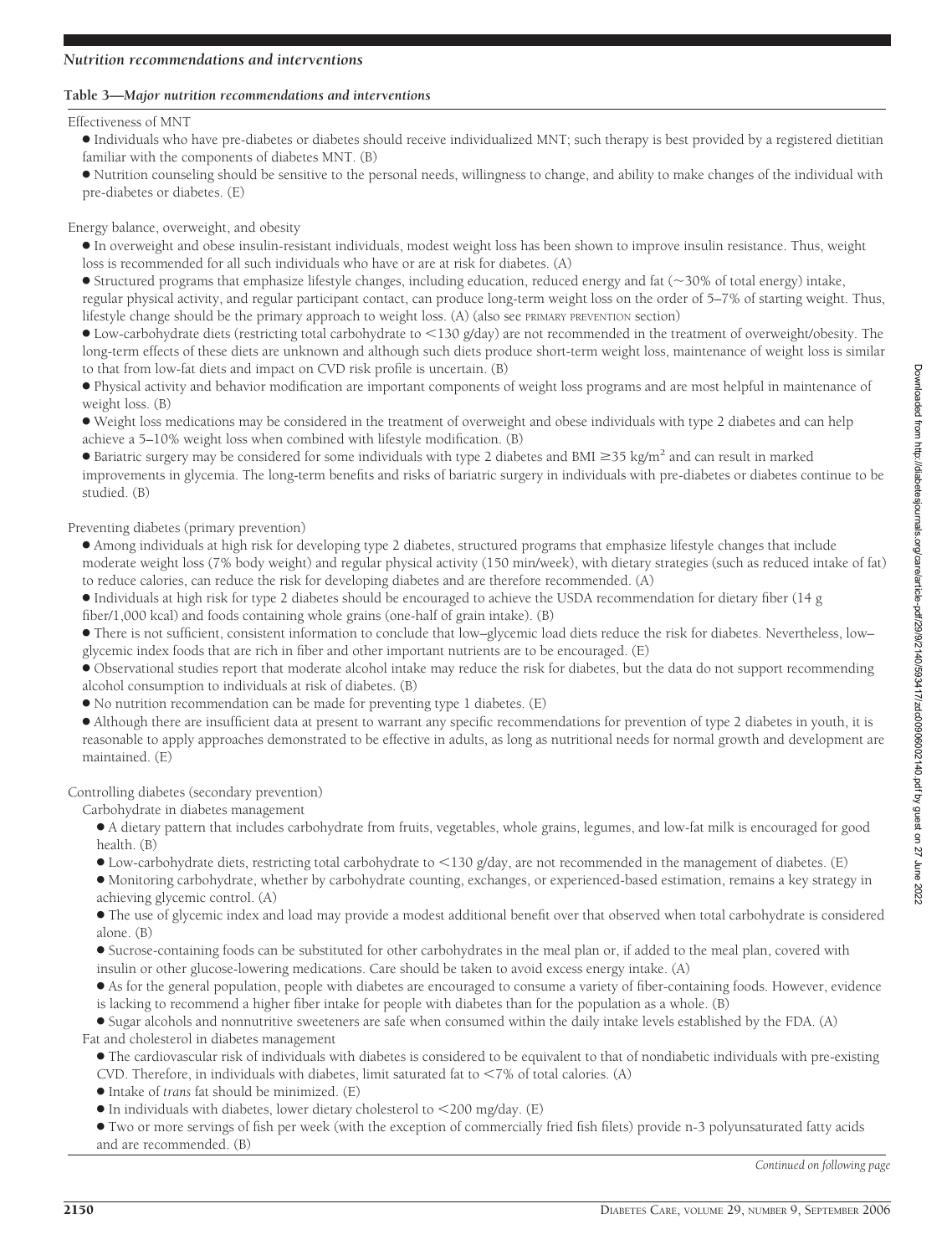### **Table 3—***Continued*

Protein in diabetes management

- For individuals with diabetes and normal renal function, there is insufficient evidence to suggest that usual protein intake (15–20% of energy) should be modified. (E)
- In individuals with type 2 diabetes, ingested protein does not increase plasma glucose concentrations but does increase serum insulin responses, and thus protein should not be used to treat acute or prevent nighttime hypoglycemia. (A)

● High-protein diets are not recommended as a method for weight loss at this time. The long-term effects of protein intake 20% of calories on diabetes management and its complications are unknown. Although such diets may produce short-term weight loss and improved glycemia, it has not been established that these benefits are maintained long term. (E)

#### Alcohol in diabetes management

● If adults with diabetes choose to use alcohol, daily intake should be limited to a moderate amount (one drink per day or less for women and two drinks per day or less for men). (E)

● To reduce risk of nocturnal hypoglycemia in individuals using insulin or insulin secretagogues, alcohol should be consumed with food. (E)

● In individuals with diabetes, moderate alcohol consumption (when ingested alone) has no acute effect on glucose and insulin concentrations but carbohydrate coingested with alcohol (as in a mixed drink) may raise blood glucose. (B) Micronutrients in diabetes management

● There is no clear evidence of benefit from vitamin or mineral supplementation in people with diabetes (compared with the general population) who do not have underlying deficiencies. (A)

● Routine supplementation with antioxidants, such as vitamins E and C and carotene, is not advised because of lack of evidence of efficacy and concern related to long-term safety. (A)

● Benefit from chromium supplementation in individuals with diabetes or obesity has not been clearly demonstrated and therefore can not be recommended. (E)

Nutrition interventions for type 1 diabetes

● For individuals with type 1 diabetes, insulin therapy should be integrated into an individual's dietary and physical activity pattern. (E)

● Individuals using rapid-acting insulin by injection or an insulin pump should adjust the meal and snack insulin doses based on the carbohydrate content of the meals and snacks. (A)

● For individuals using fixed daily insulin doses, carbohydrate intake on a day-to-day basis should be kept consistent with respect to time and amount. (C)

● For planned exercise, insulin doses can be adjusted. For unplanned exercise, extra carbohydrate may be needed. (E) Nutrition interventions for type 2 diabetes

● Individuals with type 2 diabetes are encouraged to implement lifestyle modifications that reduce intakes of energy, saturated and *trans* fatty acids, cholesterol, and sodium and to increase physical activity in an effort to improve glycemia, dyslipidemia, and blood pressure.  $(F)$ 

● Plasma glucose monitoring can be used to determine whether adjustments in foods and meals will be sufficient to achieve blood glucose goals or if medication(s) needs to be combined with MNT. (E)

Nutrition interventions for pregnancy and lactation with diabetes

- Adequate energy intake that provides appropriate weight gain is recommended during pregnancy. Weight loss is not recommended; however, for overweight and obese women with GDM, modest energy and carbohydrate restriction may be appropriate. (E)
- Ketonemia from ketoacidosis or starvation ketosis should be avoided. (C)
- MNT for GDM focuses on food choices for appropriate weight gain, normoglycemia, and absence of ketones. (E)

● Because GDM is a risk factor for subsequent type 2 diabetes, after delivery, lifestyle modifications aimed at reducing weight and increasing physical activity are recommended. (A)

Nutrition interventions for older adults with diabetes

● Obese older adults with diabetes may benefit from modest energy restriction and an increase in physical activity; energy requirement may be less than for a younger individual of a similar weight. (E)

● A daily multivitamin supplement may be appropriate, especially for those older adults with reduced energy intake. (C)

Treating and controlling diabetes complications (tertiary prevention)

Microvascular complications

Reduction of protein intake to 0.8–1.0 g  $\cdot$  kg body wt<sup>-1</sup>  $\cdot$  day<sup>-1</sup> in individuals with diabetes and the earlier stages of CKD and to 0.8 g  $\cdot$  kg body wt<sup>-1</sup>  $\cdot$  day<sup>-1</sup> in the later stages of CKD may improve measures of renal function (urine albumin excretion rate, glomerular filtration rate) and is recommended. (B)

● MNT that favorably affects cardiovascular risk factors may also have a favorable effect on microvascular complications such as retinopathy and nephropathy. (C)

Treatment and management of CVD risk

● In individuals with type 1 diabetes, a sustained period of improved glycemic control decreased the risk of cardiovascular events. Target A1C is as close to normal as possible without significant hypoglycemia. (B)

● For patients with diabetes at risk for CVD, diets high in fruits, vegetables, whole grains, and nuts may reduce the risk. (C)

*Continued on following page*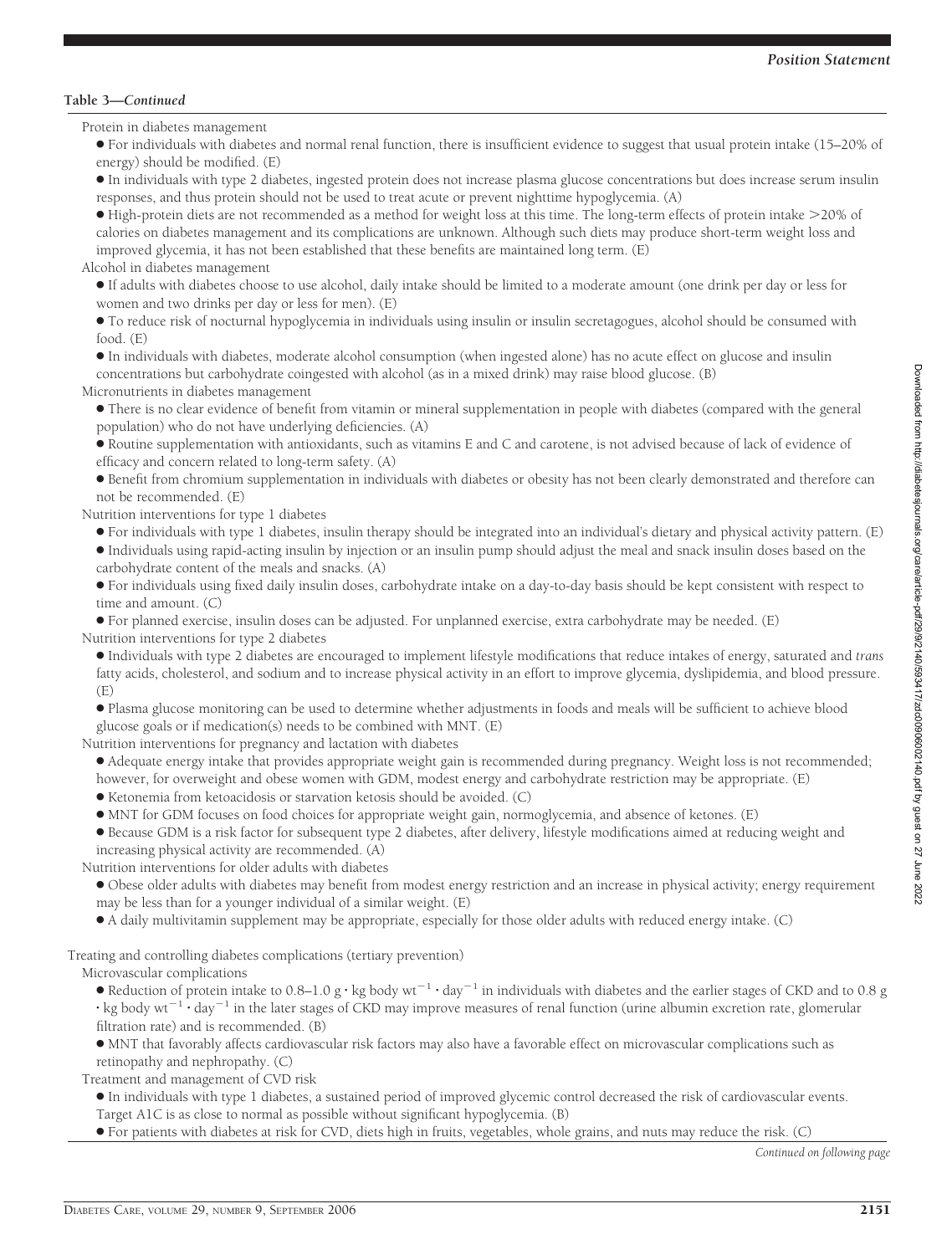#### **Table 3—***Continued*

● For patients with diabetes and symptomatic heart failure, dietary sodium intake of -2,000 mg/day may reduce symptoms. (C)

- In normotensive and hypertensive individuals, a reduced sodium intake (e.g., 2,300 mg/day) with a diet high in fruits, vegetables, and low-fat dairy products lowers blood pressure. (A)
- In most individuals, a modest amount of weight loss beneficially affects blood pressure. (C)

#### Hypoglycemia

- Ingestion of 15–20 g glucose is the preferred treatment for hypoglycemia, although any form of carbohydrate that contains glucose may be used. (A)
- The response to treatment of hypoglycemia should be apparent in  $10-20$  min; however, plasma glucose should be tested again in  $\sim$  60 min, as additional treatment may be necessary. (B)

### Acute illness

- During acute illnesses, insulin and oral glucose-lowering medications should be continued. (A)
- During acute illnesses, testing of plasma glucose and ketones, drinking adequate amounts of fluids, and ingesting carbohydrate are all important. (B)

Acute health care facilities

● Establishing an interdisciplinary team, implementation of MNT, and timely diabetes-specific discharge planning improves the care of patients with diabetes during and after hospitalizations. (E)

● Hospitals should consider implementing a diabetes meal-planning system that provides consistency in the carbohydrate content of specific meals. (E)

Long-term care facilities

- The imposition of dietary restrictions on elderly patients with diabetes in long-term care facilities is not warranted. Residents with diabetes should be served a regular menu, with consistency in the amount and timing of carbohydrate. (C)
- An interdisciplinary team approach is necessary to integrate MNT for patients with diabetes into overall management. (E)
- There is no evidence to support prescribing diets such as "no concentrated sweets" or "no sugar added." (E)
- In the institutionalized elderly, undernutrition is likely and caution should be exercised when prescribing weight loss diets. (B)

quent hypoglycemia. Adding fat, however, may retard and then prolong the acute glycemic response. During hypoglycemia, gastric-emptying rates are twice as fast as during euglycemia and are similar for liquid and solid foods.

## Acute illness

## Recommendations

- During acute illnesses, insulin and oral glucose-lowering medications should be continued. (A)
- During acute illnesses, testing of plasma glucose and ketones, drinking adequate amounts of fluids, and ingesting carbohydrate are all important. (B)

Acute illnesses can lead to the development of hyperglycemia and, in individuals with type 1 diabetes, ketoacidosis. During acute illnesses, with the usual accompanying increases in counterregulatory hormones, the need for insulin and oral glucose-lowering medications continues and often is increased. Testing plasma glucose and ketones, drinking adequate amounts of fluid, and ingesting carbohydrate, especially if plasma glucose is -100 mg/dl, are all important during acute illness. In adults, ingestion of 150 – 200 g carbohydrate daily (45–50 g every 3– 4 h) should be sufficient to prevent starvation ketosis (1).

## Patients with diabetes in acute health care facilities

## Recommendations

- Establishing an interdisciplinary team, implementation of MNT, and timely diabetes-specific discharge planning improves the care of patients with diabetes during and after hospitalizations. (E)
- Hospitals should consider implementing a diabetes meal-planning system that provides consistency in the carbohydrate content of specific meals. (E)

Hyperglycemia in hospitalized patients is common and represents an important marker of poor clinical outcome and mortality in both patients with and without diabetes (112). Optimizing glucose control in these patients is associated with better outcomes (113). An interdisciplinary team is needed to integrate MNT into the overall management plan (114,115). Diabetes nutrition selfmanagement education, although potentially initiated in the hospital, is usually best provided in an outpatient or home setting where the individual with diabetes is better able to focus on learning needs (114,115).

There is no single meal planning system that is ideal for hospitalized patients. However, it is suggested that hospitals consider implementing a consistentcarbohydrate diabetes meal-planning system (114,115). This systems uses meal plans without a specific calorie level but consistency in the carbohydrate content of meals. The carbohydrate contents of breakfast, lunch, dinner, and snacks may vary, but the day-to-day carbohydrate content of specific meals and snacks is kept constant (114,115). It is recommended that the term "ADA diet" no longer be used, since the ADA no longer endorses a single nutrition prescription or percentages of macronutrients.

Special nutrition issues include liquid diets, surgical diets, catabolic illnesses, and enteral or parenteral nutrition (114,115). Patients requiring clear or full liquid diets should receive  $\sim$  200 g carbohydrate/day in equally divided amounts at meal and snack times. Liquids should not be sugar free. Patients require carbohydrate and calories, and sugar-free liquids do not meet these nutritional needs. For tube feedings, either a standard enteral formula (50% carbohydrate) or a lower– carbohydrate content formula (33– 40% carbohydrate) may be used. Calorie needs for most patients are in the range of 25–35 kcal/kg every 24 h. Care must be taken not to overfeed patients because this can exacerbate hyperglycemia. After surgery, food intake should be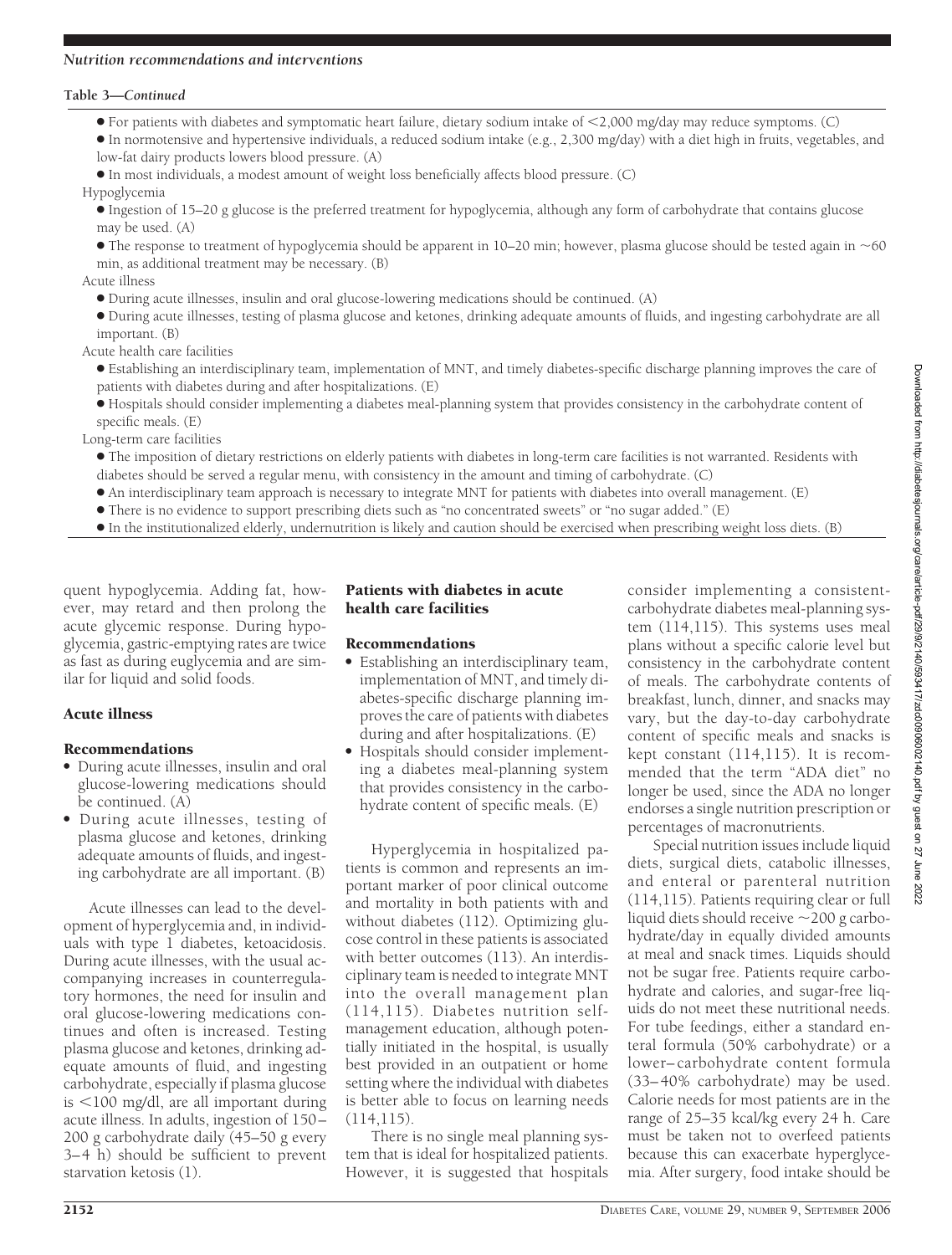initiated as quickly as possible. Progression from clear liquids to full liquids to solid foods should be completed as rapidly as tolerated.

## Patients with diabetes in long-term care facilities

## Recommendations

- The imposition of dietary restrictions on elderly patients with diabetes in long-term care facilities is not warranted. Residents with diabetes should be served a regular menu, with consistency in the amount and timing of carbohydrate. (C)
- An interdisciplinary team approach is necessary to integrate MNT for patients with diabetes into overall management. (E)
- There is no evidence to support prescribing diets such as "no concentrated sweets" or "no sugar added." (E)
- In the institutionalized elderly, undernutrition is likely and caution should be exercised when prescribing weight loss diets. (B)

Although the prevalence of undiagnosed diabetes in elderly nursing home residents is high, not all of such individuals require pharmacologic therapy (115,116). Older residents with diabetes in nursing homes tend to be underweight rather than overweight (114). Low body weight has been associated with greater morbidity and mortality in this population (114,115). Experience has shown that residents eat better when they are given less restrictive diets (115,116). Specialized diabetic diets do not appear to be superior to standard diets in such settings (117,118). Meal plans such as no concentrated sweets, no sugar added, low sugar, and liberal diabetic diet also are no longer appropriate. These diets do not reflect current diabetes nutrition recommendations and unnecessarily restrict sucrose. (These types of diets are more likely in long-term care facilities than acute care.) Making medication changes to control glucose, lipids, and blood pressure rather than implementing food restrictions can reduce the risk of iatrogenic malnutrition. The specific nutrition interventions recommended will depend on a variety of factors, including age, life expectancy, comorbidities, and patient preferences (119).

# **SUMMARY: NUTRITION RECOMMENDATIONS AND INTERVENTIONS FOR**

**DIABETES** — Major nutrition recommendations and interventions for diabetes are listed in Table 3. Monitoring of metabolic parameters, including glucose, A1C, lipids, blood pressure, body weight, and renal function is essential to assess the need for changes in therapy and to ensure successful outcomes. Many aspects of MNT require additional research.

#### **References**

- 1. Franz MJ, Bantle JP, Beebe CA, Brunzell JD, Chiasson JL, Garg A, Holzmeister LA, Hoogwerf B, Mayer-Davis E, Mooradian AD, Purnell JQ, Wheeler M: Evidence-based nutrition principles and recommendations for the treatment and prevention of diabetes and related complications. *Diabetes Care* 25:148 –198, 2002
- 2. American Diabetes Association: Nutrition principles and recommendations in diabetes (Position Statement). *Diabetes Care* 27 (Suppl. 1):S36 –S46, 2004
- 3. Pastors JG, Warshaw H, Daly A, Franz M, Kulkarni K: The evidence for the effectiveness of medical nutrition therapy in diabetes management. *Diabetes Care* 25:608 – 613, 2002
- 4. Pastors JG, Franz MJ, Warshaw H, Daly A, Arnold MS: How effective is medical nutrition therapy in diabetes care? *J Am Diet Assoc* 103:827– 831, 2003
- 5. Yu-Poth S, Zhao G, Etherton T, Naglak M, Jonnalagadda S, Kris-Etherton PM: Effects of the National Cholesterol Education Program's Step I and Step II dietary intervention programs on cardiovascular disease risk factors: a metaanalysis. *Am J Clin Nutr* 69:632– 646, 1999
- 6. Grundy SM, Balady GJ, Criqui MH, Fletcher G, Greenland P, Hiratzka LF, Houston-Miller N, Kris-Etherton P, Krumholz HM, LaRosa J, Ockene IS, Pearson TA, Reed J, Smith SC Jr, Washington R: When to start cholesterol-lowering therapy in patients with coronary heart disease: a statement for healthcare professionals from the American Heart Association Task Force on Risk Reduction. *Circulation* 95:1683–1685, 1997
- 7. Chobanian AV, Bakris GL, Black HR, Cushman WC, Green LA, Izzo JL Jr, Jones DW, Materson BJ, Oparil S, Wright JT Jr, Roccella EJ: The Seventh Report of the Joint National Committee on Prevention, Detection, Evaluation, and Treatment of High Blood Pressure: the JNC 7 report. *JAMA* 289:2560 – 2572, 2003
- 8. Whitworth JA, Chalmers J: World

Health Organisation–International Society of Hypertension (WHO/ISH) hypertension guidelines. *Clin Exp Hypertens* 26:747–752, 2004

- 9. National Heart, Lung, and Blood Institute: *Clinical Guidelines on the Identification, Evaluation and Treatment of Overweight and Obesity in Adults.* Bethesda, MD, National Institutes of Health, 1998
- 10. WHO Expert Consultation: Appropriate body-mass index for Asian populations and its implications for policy and intervention strategies. *Lancet* 363:157–163, 2004
- 11. Alberti KG, Zimmet P, Shaw J: The metabolic syndrome: a new worldwide definition. *Lancet* 366:1059 –1062, 2005
- 12. Norris SL, Zhang X, Avenell A, Gregg E, Bowman B, Schmid CH, Lau J: Longterm effectiveness of weight-loss interventions in adults with pre-diabetes: a review. *Am J Prev Med* 28:126 –139, 2005
- 13. Klein S, Sheard NF, Pi-Sunyer X, Daly A, Wylie-Rosett J, Kulkarni K, Clark NG: Weight management through lifestyle modification for the prevention and management of type 2 diabetes: rationale and strategies: a statement of the American Diabetes Association, the North American Association for the Study of Obesity, and the American Society for Clinical Nutrition. *Diabetes Care* 27:2067–2073, 2004
- 14. Norris SL, Zhang X, Avenell A, Gregg E, Schmid CH, Kim C, Lau J: Efficacy of pharmacotherapy for weight loss in adults with type 2 diabetes mellitus: a meta-analysis. *Arch Intern Med* 164: 1395–1404, 2004
- 15. Wolf AM, Conaway MR, Crowther JQ, Hazen KY, Nadler L, Oneida B, Bovbjerg VE: Translating lifestyle intervention to practice in obese patients with type 2 diabetes: Improving Control with Activity and Nutrition (ICAN) study. *Diabetes Care* 27:1570 –1576, 2004
- 16. Manning RM, Jung RT, Leese GP, Newton RW: The comparison of four weight reduction strategies aimed at overweight patients with diabetes mellitus: fouryear follow-up. *Diabet Med* 15:497–502, 1998
- 17. Ryan DH, Espeland MA, Foster GD, Haffner SM, Hubbard VS, Johnson KC, Kahn SE, Knowler WC, Yanovski SZ: Look AHEAD (Action for Health in Diabetes): design and methods for a clinical trial of weight loss for the prevention of cardiovascular disease in type 2 diabetes. *Control Clin Trials* 24:610 – 628, 2003
- 18. Mayer-Davis EJ, D'Antonio AM, Smith SM, Kirkner G, Levin MS, Parra-Medina D, Schultz R: Pounds off with empowerment (POWER): a clinical trial of weight management strategies for black and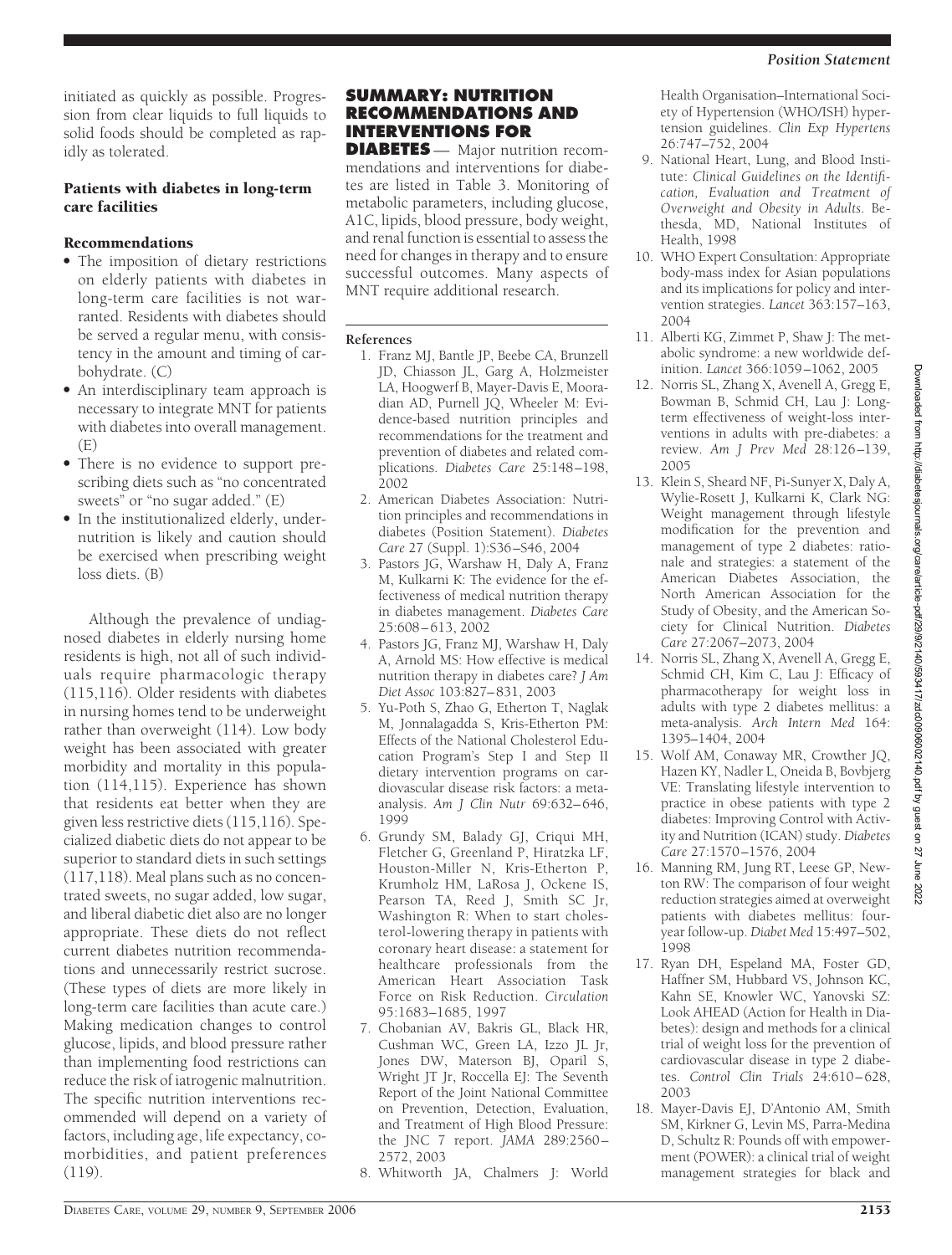white adults with diabetes who live in medically underserved rural communities. *Am J Public Health* 94:1736 –1742, 2004

- 19. Foster GD, Wyatt HR, Hill JO, McGuckin BG, Brill C, Mohammed BS, Szapary PO, Rader DJ, Edman JS, Klein S: A randomized trial of a low-carbohydrate diet for obesity. *N Engl J Med* 348: 2082–2090, 2003 lt
- 20. Stern L, Iqbal N, Seshadri P, Chicano KL, Daily DA, McGrory J, Williams M, Gracely EJ, Samaha FF: The effects of low-carbohydrate versus conventional weight loss diets in severely obese adults: one-year follow-up of a randomized trial. *Ann Intern Med* 140:778 –785, 2004 lt
- 21. Nordmann AJ, Nordmann A, Briel M, Keller U, Yancy WS Jr, Brehm BJ, Bucher HC: Effects of low-carbohydrate vs lowfat diets on weight loss and cardiovascular risk factors: a meta-analysis of randomized controlled trials. *Arch Intern Med* 166:285–293, 2006
- 22. Institute of Medicine: *Dietary Reference Intakes: Energy, Carbohydrate, Fiber, Fat, Fatty Acids, Cholesterol, Protein, and Amino Acids.* Washington, DC, National Academies Press, 2002
- 23. Buchwald H, Avidor Y, Braunwald E, Jensen MD, Pories W, Fahrbach K, Schoelles K: Bariatric surgery: a systematic review and meta-analysis. *JAMA* 292:1724 –1737, 2004
- 24. Sjostrom L, Lindroos AK, Peltonen M, Torgerson J, Bouchard C, Carlsson B, Dahlgren S, Larsson B, Narbro K, Sjostrom CD, Sullivan M, Wedel H: Lifestyle, diabetes, and cardiovascular risk factors 10 years after bariatric surgery. *N Engl J Med* 351:2683–2693, 2004
- 25. Tuomilehto J, Lindstrom J, Eriksson JG, Valle TT, Hamalainen H, Ilanne-Parikka P, Keinanen-Kiukaanniemi S, Laakso M, Louheranta A, Rastas M, Salminen V, Uusitupa M: Prevention of type 2 diabetes mellitus by changes in lifestyle among subjects with impaired glucose tolerance. *N Engl J Med* 344:1343–1350, 2001
- 26. Knowler WC, Barrett-Connor E, Fowler SE, Hamman RF, Lachin JM, Walker EA, Nathan DM: Reduction in the incidence of type 2 diabetes with lifestyle intervention or metformin. *N Engl J Med* 346: 393– 403, 2002
- 27. Mayer-Davis EJ, Sparks KC, Hirst K, Costacou T, Lovejoy JC, Regensteiner JG, Hoskin MA, Kriska AM, Bray GA: Dietary intake in the Diabetes Prevention Program cohort: baseline and 1-year post randomization. *Ann Epidemiol* 14: 763–772, 2004
- 28. Wing RR, Hamman RF, Bray GA, Delahanty L, Edelstein SL, Hill JO, Horton ES, Hoskin MA, Kriska A, Lachin J, Mayer-Davis EJ, Pi-Sunyer X, Regen-

steiner JG, Venditti B, Wylie-Rosett J: Achieving weight and activity goals among Diabetes Prevention Program lifestyle participants. *Obes Res* 12:1426 – 1434, 2004

- 29. Ratner R, Goldberg R, Haffner S, Marcovina S, Orchard T, Fowler S, Temprosa M: Impact of intensive lifestyle and metformin therapy on cardiovascular disease risk factors in the Diabetes Prevention Program. *Diabetes Care* 28: 888 – 894, 2005
- 30. Haffner S, Temprosa M, Crandall J, Fowler S, Goldberg R, Horton E, Marcovina S, Mather K, Orchard T, Ratner R, Barrett-Connor E: Intensive lifestyle intervention or metformin on inflammation and coagulation in participants with impaired glucose tolerance. *Diabetes* 54: 1566 –1572, 2005
- 31. Herman WH, Hoerger TJ, Brandle M, Hicks K, Sorensen S, Zhang P, Hamman RF, Ackermann RT, Engelgau MM, Ratner RE: The cost-effectiveness of lifestyle modification or metformin in preventing type 2 diabetes in adults with impaired glucose tolerance. *Ann Intern Med* 142: 323–332, 2005
- 32. Eddy DM, Schlessinger L, Kahn R: Clinical outcomes and cost-effectiveness of strategies for managing people at high risk for diabetes. *Ann Intern Med* 143: 251–264, 2005
- 33. van Dam RM, Willett WC, Rimm EB, Stampfer MJ, Hu FB: Dietary fat and meat intake in relation to risk of type 2 diabetes in men. *Diabetes Care* 25:417– 424, 2002
- 34. Vessby B, Unsitupa M, Hermansen K, Riccardi G, Rivellese AA, Tapsell LC, Nalsen C, Berglund L, Louheranta A, Rasmussen BM, Calvert GD, Maffetone A, Pedersen E, Gustafsson IB, Storlien LH: Substituting dietary saturated for monounsaturated fat impairs insulin sensitivity in healthy men and women: the KANWU study. *Diabetologia* 44: 312–319, 2001
- 35. Meyer KA, Kushi LH, Jacobs DR Jr, Slavin J, Sellers TA, Folsom AR: Carbohydrates, dietary fiber, and incident type 2 diabetes in older women. *Am J Clin Nutr* 71:921–930, 2000
- 36. Schulze MB, Liu S, Rimm EB, Manson JE, Willett WC, Hu FB: Glycemic index, glycemic load, and dietary fiber intake and incidence of type 2 diabetes in younger and middle-aged women. *Am J Clin Nutr* 80:348 –356, 2004
- 37. Stevens J, Ahn K, Juhaeri, Houston D, Steffan L, Couper D: Dietary fiber intake and glycemic index and incidence of diabetes in African-American and white adults: the ARIC study.*Diabetes Care* 25: 1715–1721, 2002
- 38. Liese AD, Roach AK, Sparks KC, Marquart L, D'Agostino RB Jr, Mayer-Davis EJ: Whole-grain intake and insulin sen-

sitivity: the Insulin Resistance Atherosclerosis Study. *Am J Clin Nutr* 78:965– 971, 2003

- 39. Liese AD, Schulz M, Fang F, Wolever TM, D'Agostino RB Jr, Sparks KC, Mayer-Davis EJ: Dietary glycemic index and glycemic load, carbohydrate and fiber intake, and measures of insulin sensitivity, secretion, and adiposity in the Insulin Resistance Atherosclerosis Study. *Diabetes Care* 28:2832–2838, 2005
- 40. Sheard NF, Clark NG, Brand-Miller JC, Franz MJ, Pi-Sunyer FX, Mayer-Davis E, Kulkarni K, Geil P: Dietary carbohydrate (amount and type) in the prevention and management of diabetes: a statement of the American Diabetes Association. *Diabetes Care* 27:2266 –2271, 2004
- 41. Koppes LL, Dekker JM, Hendriks HF, Bouter LM, Heine RJ: Moderate alcohol consumption lowers the risk of type 2 diabetes: a meta-analysis of prospective observational studies. *Diabetes Care* 28: 719 –725, 2005
- 42. Howard AA, Arnsten JH, Gourevitch MN: Effect of alcohol consumption on diabetes mellitus: a systematic review. *Ann Intern Med* 140:211–219, 2004
- 43. Nanchahal K, Ashton WD, Wood DA: Alcohol consumption, metabolic cardiovascular risk factors and hypertension in women. *Int J Epidemiol* 29:57– 64, 2000
- 44. Reynolds K, Lewis B, Nolen JD, Kinney GL, Sathya B, He J: Alcohol consumption and risk of stroke: a meta-analysis. *JAMA* 289:579 –588, 2003
- 45. The Department of Health and Human Services, the Department of Agriculture: *Dietary Guidelines for Americans.* Washington, DC, U.S. Govt. Printing Office, 2005
- 46. Jenkins DJ, Wolever TM, Taylor RH, Barker H, Fielden H, Baldwin JM, Bowling AC, Newman HC, Jenkins AL, Goff DV: Glycemic index of foods: a physiological basis for carbohydrate exchange. *Am J Clin Nutr* 34:362–366, 1981
- 47. Mayer-Davis EJ, Dhawan A, Liese AD, Teff K, Schulz M: Towards understanding of glycaemic index and glycaemic load in habitual diet: associations with measures of glycaemia in the Insulin Resistance Atherosclerosis Study. *Br J Nutr* 95:397– 405, 2006
- 48. Wylie-Rosett J, Segal-Isaacson CJ, Segal-Isaacson A: Carbohydrates and increases in obesity: does the type of carbohydrate make a difference? *Obes Res* 12 (Suppl. 2):124S–129S, 2004
- 49. Brand-Miller J, Hayne S, Petocz P, Colagiuri S: Low-glycemic index diets in the management of diabetes: a meta-analysis of randomized controlled trials. *Diabetes Care* 26:2261–2267, 2003
- 50. Rizkalla SW, Taghrid L, Laromiguiere M, Huet D, Boillot J, Rigoir A, Elgrably F, Slama G: Improved plasma glucose con-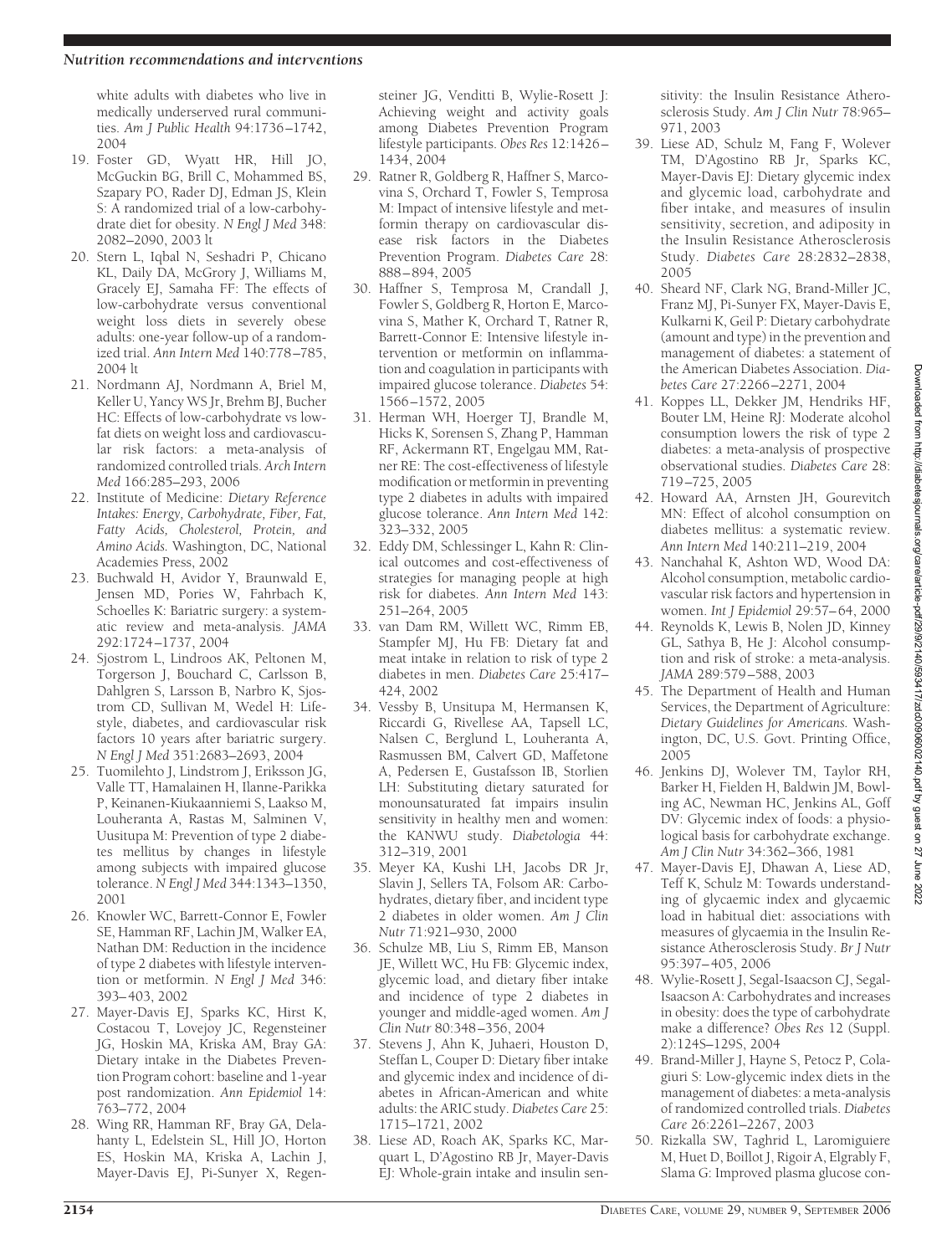trol, whole-body glucose utilization, and lipid profile on a low-glycemic index diet in type 2 diabetic men: a randomized controlled trial. *Diabetes Care* 27: 1866 –1872, 2004

- 51. Raben A, Vasilaras TH, Moller AC, Astrup A: Sucrose compared with artificial sweeteners: different effects on ad libitum food intake and body weight after 10 wk of supplementation in overweight subjects. *Am J Clin Nutr* 76:721–729, 2002
- 52. Garg A, Bantle JP, Henry RR, Coulston AM, Griver KA, Raatz SK, Brinkley L, Chen YD, Grundy SM, Huet BA, et al.: Effects of varying carbohydrate content of diet in patients with non-insulin-dependent diabetes mellitus. *JAMA* 271: 1421–1428, 1994
- 53. Heilbronn LK, Noakes M, Clifton PM: Effect of energy restriction, weight loss, and diet composition on plasma lipids and glucose in patients with type 2 diabetes. *Diabetes Care* 22:889 – 895, 1999
- 54. Parker B, Noakes M, Luscombe N, Clifton P: Effect of a high-protein, high– monounsaturated fat weight loss diet on glycemic control and lipid levels in type 2 diabetes. *Diabetes Care* 25:425– 430, 2002
- 55. Hu FB, van Dam RM, Liu S: Diet and risk of type II diabetes: the role of types of fat and carbohydrate. *Diabetologia* 44:805– 817, 2001
- 56. Summers LK, Fielding BA, Bradshaw HA, Ilic V, Beysen C, Clark ML, Moore NR, Frayn KN: Substituting dietary saturated fat with polyunsaturated fat changes abdominal fat distribution and improves insulin sensitivity.*Diabetologia* 45:369 –377, 2002
- 57. Salmeron J, Hu FB, Manson JE, Stampfer MJ, Colditz GA, Rimm EB, Willett WC: Dietary fat intake and risk of type 2 diabetes in women. *Am J Clin Nutr* 73: 1019 –1026, 2001
- 58. Tapsell LC, Gillen LJ, Patch CS, Batterham M, Owen A, Bare M, Kennedy M: Including walnuts in a low-fat/modifiedfat diet improves HDL cholesterol–to– total cholesterol ratios in patients with type 2 diabetes. *Diabetes Care* 27:2777– 2783, 2004
- 59. Trichopoulou A, Orfanos P, Norat T, Bueno-de-Mesquita B, Ocke MC, Peeters PH, van der Schouw YT, Boeing H, Hoffmann K, Boffetta P, Nagel G, Masala G, Krogh V, Panico S, Tumino R, Vineis P, Bamia C, Naska A, Benetou V, Ferrari P, Slimani N, Pera G, Martinez-Garcia C, Navarro C, Rodriguez-Barranco M, Dorronsoro M, Spencer EA, Key TJ, Bingham S, Khaw KT, Kesse E, Clavel-Chapelon F, Boutron-Ruault MC, Berglund G, Wirfalt E, Hallmans G, Johansson I, Tjonneland A, Olsen A, Overvad K, Hundborg HH, Riboli E, Trichopoulos D: Modified Mediterranean diet and

survival: EPIC-elderly prospective cohort study. *BMJ* 330:991, 2005

- 60. West SG, Hecker KD, Mustad VA, Nicholson S, Schoemer SL, Wagner P, Hinderliter AL, Ulbrecht J, Ruey P, Kris-Etherton PM: Acute effects of monounsaturated fatty acids with and without omega-3 fatty acids on vascular reactivity in individuals with type 2 diabetes. *Diabetologia* 48:113–122, 2005
- 61. Wang C, Harris WS, Chung M, Lichtenstein AH, Balk EM, Kupelnick B, Jordan HS: n-3 fatty acids from fish or fish-oil supplements, but not {alpha}-linolenic acid, benefit cardiovascular outcomes in primary- and secondary-prevention studies: a systematic review. *Am J Clin Nutr* 84:5–17, 2006
- 62. Kris-Etherton PM, Harris WS, Appel LJ: Fish consumption, fish oil, omega-3 fatty acids, and cardiovascular disease. *Circulation* 106:2747–2757, 2002
- 63. Mozaffarian D, Bryson CL, Lemaitre RN, Burke GL, Siscovick DS: Fish intake and risk of incident heart failure. *J Am Coll Cardiol* 45:2015–2021, 2005
- 64. Erkkila AT, Lichtenstein AH, Mozaffarian D, Herrington DM: Fish intake is associated with a reduced progression of coronary artery atherosclerosis in postmenopausal women with coronary artery disease. *Am J Clin Nutr* 80:626 –632, 2004
- 65. Lee YM, Haastert B, Scherbaum W, Hauner H: A phytosterol-enriched spread improves the lipid profile of subjects with type 2 diabetes mellitus: a randomized controlled trial under freeliving conditions. *Eur J Nutr* 42:111– 117, 2003
- 66. Gannon MC, Nuttall JA, Damberg G, Gupta V, Nuttall FQ: Effect of protein ingestion on the glucose appearance rate in people with type 2 diabetes. *J Clin Endocrinol Metab* 86:1040 –1047, 2001
- 67. Gougeon R, Styhler K, Morais JA, Jones PJ, Marliss EB: Effects of oral hypoglycemic agents and diet on protein metabolism in type 2 diabetes. *Diabetes Care* 23:  $1 - 8$ , 2000
- 68. Gannon MC, Nuttall FQ: Effect of a high-protein, low-carbohydrate diet on blood glucose control in people with type 2 diabetes. *Diabetes* 53:2375–2382, 2004
- 69. Gannon MC, Nuttall FQ, Saeed A, Jordan K, Hoover H: An increase in dietary protein improves the blood glucose response in persons with type 2 diabetes. *Am J Clin Nutr* 78:734 –741, 2003
- 70. Turner BC, Jenkins E, Kerr D, Sherwin RS, Cavan DA: The effect of evening alcohol consumption on next-morning glucose control in type 1 diabetes. *Diabetes Care* 24:1888 –1893, 2001
- 71. Mooradian AD: Micronutrients in diabetes mellitus. *Drugs, Diet and Disease* 2:183–200, 1999
- 72. Hasanain B, Mooradian AD: Antioxidant vitamins and their influence in diabetes mellitus. *Curr Diab Rep* 2:448 – 456, 2002
- 73. Lonn E, Yusuf S, Hoogwerf B, Pogue J, Yi Q, Zinman B, Bosch J, Dagenais G, Mann JF, Gerstein HC: Effects of vitamin E on cardiovascular and microvascular outcomes in high-risk patients with diabetes: results of the HOPE study and MICRO-HOPE substudy. *Diabetes Care* 25:1919 –1927, 2002
- 74. Kris-Etherton PM, Lichtenstein AH, Howard BV, Steinberg D, Witztum JL: Antioxidant vitamin supplements and cardiovascular disease. *Circulation* 110: 637– 641, 2004
- 75. Mooradian AD, Failla M, Hoogwerf B, Maryniuk M, Wylie-Rosett J: Selected vitamins and minerals in diabetes. *Diabetes Care* 17:464 – 479, 1994
- 76. Cefalu WT, Hu FB: Role of chromium in human health and in diabetes. *Diabetes Care* 27:2741–2751, 2004
- 77. Ryan GJ, Wanko NS, Redman AR, Cook CB: Chromium as adjunctive treatment for type 2 diabetes. *Ann Pharmacother* 37:876 – 885, 2003
- 78. Althuis MD, Jordan NE, Ludington EA, Wittes JT: Glucose and insulin responses to dietary chromium supplements: a meta-analysis. *Am J Clin Nutr* 76:148 – 155, 2002
- 79. Gunton JE, Cheung NW, Hitchman R, Hams G, O'Sullivan C, Foster-Powell K, McElduff A: Chromium supplementation does not improve glucose tolerance, insulin sensitivity, or lipid profile: a randomized, placebo-controlled, double-blind trial of supplementation in subjects with impaired glucose tolerance. *Diabetes Care* 28:712–713, 2005
- 80. Kleefstra N, Houweling ST, Jansman FG, Groenier KH, Gans RO, Meyboom-de Jong B, Bakker SJ, Bilo HJ: Chromium treatment has no effect in patients with poorly controlled, insulin-treated type 2 diabetes in an obese Western population: a randomized, double-blind, placebo-controlled trial. *Diabetes Care* 29: 521–525, 2006
- 81. Pittler MH, Stevinson C, Ernst E: Chromium picolinate for reducing body weight: meta-analysis of randomized trials. *Int J Obes Relat Metab Disord* 27:522– 529, 2003
- 82. Yeh GY, Eisenberg DM, Kaptchuk TJ, Phillips RS: Systematic review of herbs and dietary supplements for glycemic control in diabetes. *Diabetes Care* 26: 1277–1294, 2003
- 83. Tariq SH: Herbal therapies. *Clin Geriatr Med* 20:237–257, 2004
- 84. Rabasa-Lhoret R, Garon J, Langelier H, Poisson D, Chiasson JL: Effects of meal carbohydrate content on insulin requirements in type 1 diabetic patients treated intensively with the basal-bolus (ultra-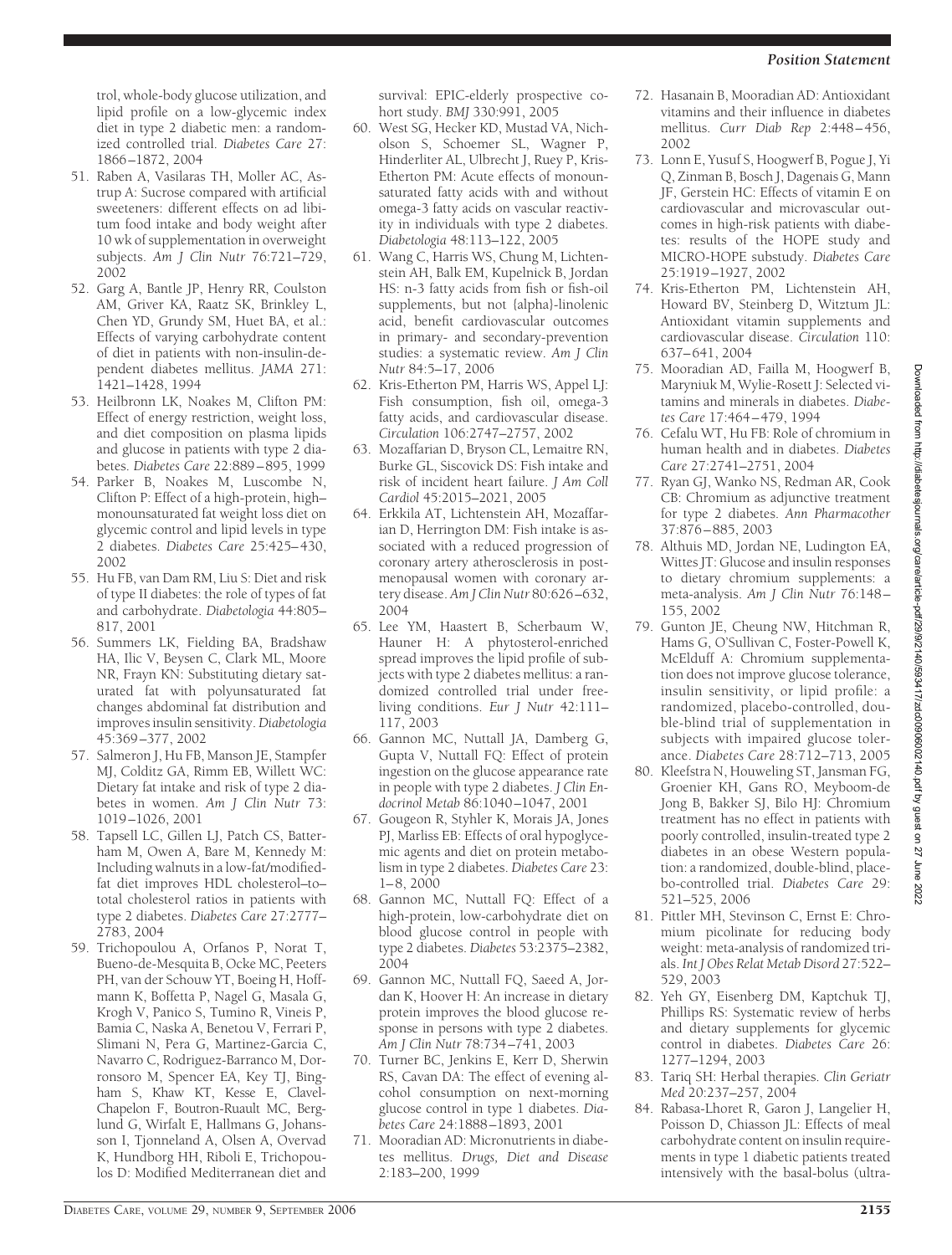lente-regular) insulin regimen. *Diabetes Care* 22:667– 673, 1999

- 85. The DAFNE Study Group: Training in flexible, intensive insulin management to enable dietary freedom in people with type 1 diabetes: Dose Adjustment for Normal Eating (DAFNE) randomised controlled trial. *BMJ* 325:746, 2002
- 86. Rabasa-Lhoret R, Bourque J, Ducros F, Chiasson JL: Guidelines for premeal insulin dose reduction for postprandial exercise of different intensities and durations in type 1 diabetic subjects treated intensively with a basal-bolus insulin regimen (ultralente-lispro). *Diabetes Care* 24:625–630, 2001
- 87. Wasserman DH, Zinman B: Exercise in individuals with IDDM. *Diabetes Care* 17:924 –937, 1994
- 88. Silverstein J, Klingensmith G, Copeland K, Plotnick L, Kaufman F, Laffel L, Deeb L, Grey M, Anderson B, Holzmeister LA, Clark N: Care of children and adolescents with type 1 diabetes mellitus: a statement of the American Diabetes Association. *Diabetes Care* 28:186 –212, 2005
- 89. Sigal RJ, Kenny GP, Wasserman DH, Castaneda-Sceppa C: Physical activity/ exercise and type 2 diabetes. *Diabetes Care* 27:2518 –2539, 2004
- 90. Crowther CA, Hiller JE, Moss JR, McPhee AJ, Jeffries WS, Robinson JS: Effect of treatment of gestational diabetes mellitus on pregnancy outcomes. *N Engl J Med* 352:2477–2486, 2005
- 91. Lobner K, Knopff A, Baumgarten A, Mollenhauer U, Marienfeld S, Garrido-Franco M, Bonifacio E, Ziegler AG: Predictors of postpartum diabetes in women with gestational diabetes mellitus. *Diabetes* 55:792–797, 2006
- 92. Reader D, Franz MJ: Lactation, diabetes, and nutrition recommendations. *Curr Diab Rep* 4:370 –376, 2004
- 93. Brown AF, Mangione CM, Saliba D, Sarkisian CA: Guidelines for improving the care of the older person with diabetes mellitus. *J Am Geriatr Soc* 51:S265– S280, 2003
- 94. Miller CK, Edwards L, Kissling G, Sanville L: Nutrition education improves metabolic outcomes among older adults with diabetes mellitus: results from a randomized controlled trial. *Prev Med* 34:252–259, 2002
- 95. Horani MH, Mooradian AD: Management of obesity in the elderly: special considerations. *Treat Endocrinol* 1:387– 398, 2002
- 96. Heiat A, Vaccarino V, Krumholz HM: An evidence-based assessment of federal guidelines for overweight and obesity as they apply to elderly persons. *Arch Intern Med* 161:1194 –1203, 2001
- 97. Roberts SB, Hajduk CL, Howarth NC, Russell R, McCrory MA: Dietary variety predicts low body mass index and inad-

equate macronutrient and micronutrient intakes in community-dwelling older adults. *J Gerontol A Biol Sci Med Sci* 60:613– 621, 2005

- 98. Pijls LT, de Vries H, van Eijk JT, Donker AJ: Protein restriction, glomerular filtration rate and albuminuria in patients with type 2 diabetes mellitus: a randomized trial. *Eur J Clin Nutr* 56:1200 –1207, 2002
- 99. Dullaart RP, Beusekamp BJ, Meijer S, van Doormaal JJ, Sluiter WJ: Long-term effects of protein-restricted diet on albuminuria and renal function in IDDM patients without clinical nephropathy and hypertension. *Diabetes Care* 16:483– 492, 1993
- 100. Pomerleau J, Verdy M, Garrel DR, Nadeau MH: Effect of protein intake on glycaemic control and renal function in type 2 (non-insulin-dependent) diabetes mellitus. *Diabetologia* 36:829 –834, 1993
- 101. Narita T, Koshimura J, Meguro H, Kitazato H, Fujita H, Ito S: Determination of optimal protein contents for a protein restriction diet in type 2 diabetic patients with microalbuminuria. *Tohoku J Exp Med* 193:45–55, 2001
- 102. Hansen HP, Tauber-Lassen E, Jensen BR, Parving HH: Effect of dietary protein restriction on prognosis in patients with diabeticnephropathy.*KidneyInt*62:220 – 228, 2002
- 103. Meloni C, Morosetti M, Suraci C, Pennafina MG, Tozzo C, Taccone-Gallucci M, Casciani CU: Severe dietary protein restriction in overt diabetic nephropathy: benefits or risks? *J Ren Nutr* 12:96 –101, 2002
- 104. Wheeler ML, Fineberg SE, Fineberg NS, Gibson RG, Hackward LL: Animal versus plant protein meals in individuals with type 2 diabetes and microalbuminuria: effects on renal, glycemic, and lipid parameters. *Diabetes Care* 25:1277– 1282, 2002
- 105. Ravid M, Brosh D, Ravid-Safran D, Levy Z, Rachmani R: Main risk factors for nephropathy in type 2 diabetes mellitus are plasma cholesterol levels, mean blood pressure, and hyperglycemia. *Arch Intern Med* 158:998 –1004, 1998
- 106. Cusick M, Chew EY, Hoogwerf B, Agron E, Wu L, Lindley A, Ferris FL III, the Early Treatment Diabetic Retinopathy Study Research Group: Risk factors for renal replacement therapy in the Early Treatment Diabetic Retinopathy Study (ETDRS), Early Treatment Diabetic Retinopathy Study Report No. 26. *Kidney Int* 66:1173–1179, 2004
- 107. Nathan DM, Cleary PA, Backlund JY, Genuth SM, Lachin JM, Orchard TJ, Raskin P, Zinman B: Intensive diabetes treatment and cardiovascular disease in patients with type 1 diabetes. *N Engl J Med* 353:2643–2653, 2005
- 108. Sacks FM, Svetkey LP, Vollmer WM, Ap-

pel LJ, Bray GA, Harsha D, Obarzanek E, Conlin PR, Miller ER III, Simons-Morton DG, Karanja N, Lin PH: Effects on blood pressure of reduced dietary sodium and the Dietary Approaches to Stop Hypertension (DASH) diet: DASH-Sodium Collaborative Research Group. *N Engl J Med* 344:3–10, 2001

- 109. Appel LJ, Brands MW, Daniels SR, Karanja N, Elmer PJ, Sacks FM: Dietary approaches to prevent and treat hypertension: a scientific statement from the American Heart Association. *Hypertension* 47:296 –308, 2006
- 110. Hunt SA, Abraham WT, Chin MH, Feldman AM, Francis GS, Ganiats TG, Jessup M, Konstam MA, Mancini DM, Michl K, Oates JA, Rahko PS, Silver MA, Stevenson LW, Yancy CW, Antman EM, Smith SC Jr, Adams CD, Anderson JL, Faxon DP, Fuster V, Halperin JL, Hiratzka LF, Hunt SA, Jacobs AK, Nishimura R, Ornato JP, Page RL, Riegel B: ACC/AHA 2005 Guideline Update for the Diagnosis and Management of Chronic Heart Failure in the Adult–Summary Article: ACC/AHA 2005 Guideline Update for the Diagnosis and Management of Chronic Heart Failure in the Adult: a report of the American College of Cardiology/American Heart Association Task Force on Practice Guidelines (Writing Committee to Update the 2001 Guidelines for the Evaluation and Management of Heart Failure): developed in collaboration with the American College of Chest Physicians and the International Society for Heart and Lung Transplantation: endorsed by the Heart Rhythm Society. *Circulation* 112:1825– 1852, 2005
- 111. Cryer PE, Davis SN, Shamoon H: Hypoglycemia in diabetes. *Diabetes Care* 26: 1902–1912, 2003
- 112. Umpierrez GE, Isaacs SD, Bazargan N, You X, Thaler LM, Kitabchi AE: Hyperglycemia: an independent marker of inhospital mortality in patients with undiagnosed diabetes. *J Clin Endocrinol Metab* 87:978 –982, 2002
- 113. Moghissi ES, Hirsch IB: Hospital management of diabetes. *Endocrinol Metab Clin North Am* 34:99 –116, 2005
- 114. American Diabetes Association: Diabetes nutrition recommendations for health care institutions (Position Statement). *Diabetes Care* 27 (Suppl. 1):S55– S57, 2004
- 115. Clement S, Braithwaite SS, Magee MF, Ahmann A, Smith EP, Schafer RG, Hirsch IB, the American Diabetes Association Diabetes in Hospitals Writing Committee: Management of diabetes and hyperglycemia in hospitals. *Diabetes Care* 27:553–591, 2004
- 116. Hauner H, Kurnaz AA, Haastert B, Groschopp C, Feldhoff KH: Undiagnosed diabetes mellitus and metabolic control